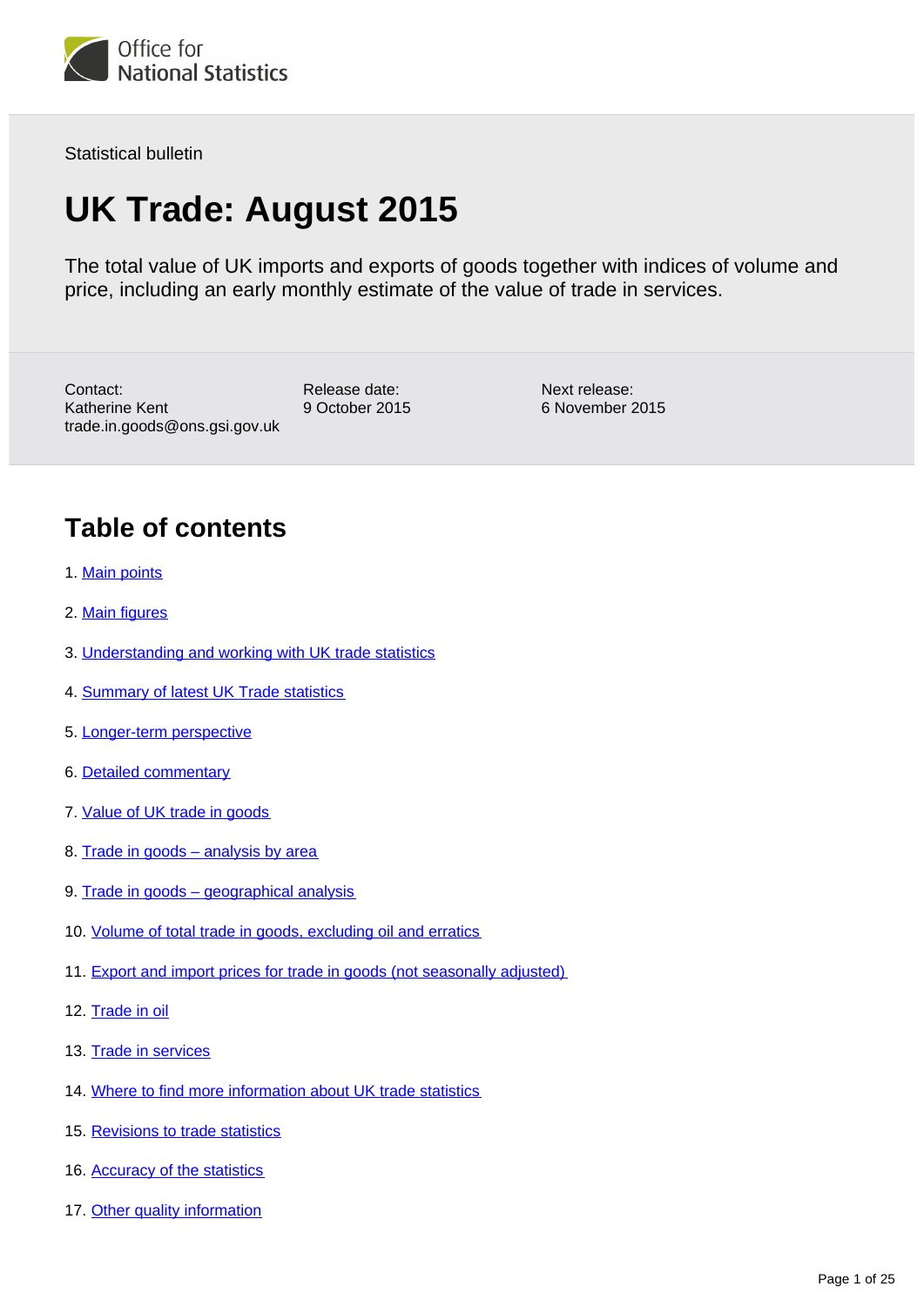- 18. [Records sheet](#page-23-0)
- 19. [Background notes](#page-23-1)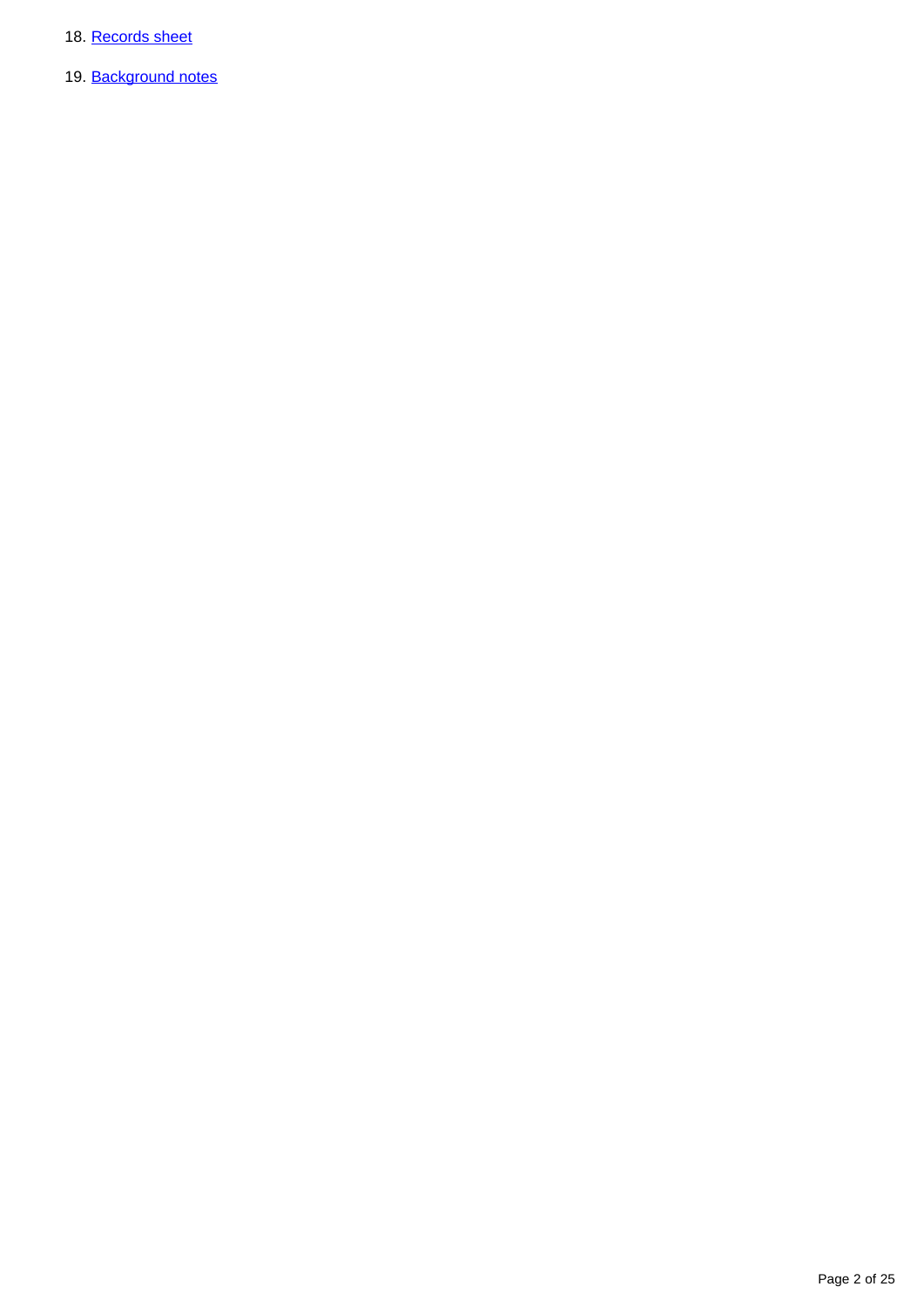# <span id="page-2-0"></span>**1. Main points**

- UK trade shows import and export activity and is a main contributor to the overall economic growth of the UK. All data are shown on a seasonally adjusted, balance of payments basis, at current prices unless otherwise stated
- UK trade, August 2015, now reflects methodological improvements and changes introduced throughout the UK National Accounts which are explained further in the revisions section. Annual and quarterly estimates are consistent with the Quarterly Balance of Payments published on 30 September 2015
- The UK's deficit on trade in goods and services was estimated to have been £3.3 billion in August 2015, a narrowing of £1.2 billion from July 2015. This narrowing of £1.2 billion is attributed to trade in goods, where the deficit has decreased from £12.2 billion in July 2015, to £11.1 billion in August 2015
- Exports of goods increased by £0.8 billion to £23.6 billion in August 2015. This is attributed to an increase in cars which increased by £0.6 billion to a record high of £2.4 billion and chemicals which increased by £0.5 billion. Imports of goods decreased by £0.3 billion to £34.7 billion over the same period
- In the 3-months to August 2015, the UK's deficit on trade in goods and services was estimated to have been £8.1 billion; widening by £1.3 billion when compared with the 3-months to May 2015. The combined trade deficit of the first two months of quarter 3 (July and August) 2015 is already double the total trade deficit in quarter 2 (April to June) 2015
- In the 3-months to August 2015, the trade in goods deficit widened by £1.8 billion to £31.4 billion. Exports decreased by £1.5 billion to £72.4 billion and imports increased by £0.3 billion to £103.8 billion over the same period. The decrease in exports for the 3-months to August 2015 is attributed to a £2.1 billion decrease in non-EU exports (finished manufactures fell by £1.1 billion). This was partially offset by an increase in exports to the EU of £0.6 billion (of which, finished manufactures accounted for £0.5 billion)
- In the 3-months to August 2015, the trade in services surplus widened by £0.5 billion to £23.3 billion. There was an increase of £0.1 billion in exports and a decrease of £0.4 billion in imports over the same period

# <span id="page-2-1"></span>**2. Main figures**

**Table 1: Balance of UK trade in goods and services, August 2014 and June 2015 to August 2015**

|          |                              |        |         |                                 | £ billion                     |
|----------|------------------------------|--------|---------|---------------------------------|-------------------------------|
|          | Balance of trade in<br>goods |        |         | Balance of trade in<br>services | <b>Total trade</b><br>balance |
|          | EU                           | Non-EU | Total   |                                 |                               |
| 2014 Aug | $-6.7$                       | $-3.7$ | $-10.4$ | 7.4                             | $-3.0$                        |
| 2015 Jun | $-7.2$                       | $-0.9$ | $-8.1$  | 7.7                             | $-0.4$                        |
| Jul      | $-7.4$                       | -4.8   | $-12.2$ | 7.8                             | $-4.4$                        |
| Aug      | $-7.4$                       | $-3.8$ | --11.1  | 7.9                             | $-3.3$                        |

Source: Office for National Statistics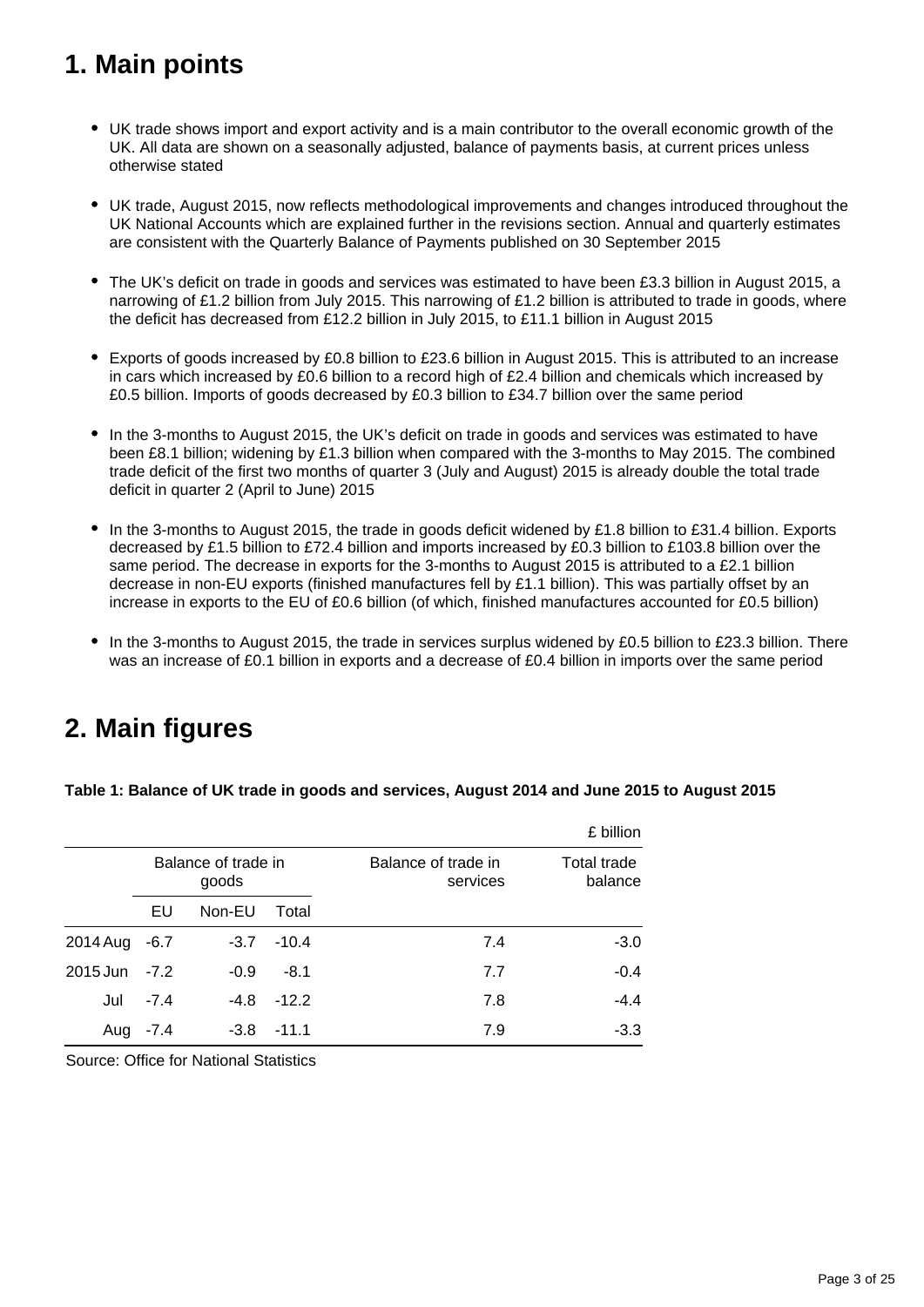#### **Figure 1: Balance of UK trade, August 2013 to August 2015**



**Source: Office for National Statistics**

# <span id="page-3-0"></span>**3. Understanding and working with UK trade statistics**

## **Short guide to UK trade**

UK Trade shows the extent of import and export activity and is an important contributor to the overall economic growth of the UK. Trade is measured through both imports and exports of goods and/or services. Data is supplied from over 30 feeder sources including a variety of administrative sources, the main one being HM Revenue and Customs (HMRC).

This monthly release contains tables showing the total value of trade in goods together with index numbers of volume and price. Figures are analysed by broad commodity group (values and indices) and according to geographical areas (values only). In addition the UK Trade statistical bulletin also includes early monthly estimates of the value of trade in services.

This bulletin focuses more on trade in goods due to the coverage and comprehensiveness of the administrative data sources available for goods as well as it being easier to quantify and measure. Trade in services is harder to measure, and source data is provided mainly on a quarterly or annual basis principally from ITIS (International Trade in Service). Monthly estimates are created using this quarterly data on services, therefore the data are less robust on a monthly basis compared with goods.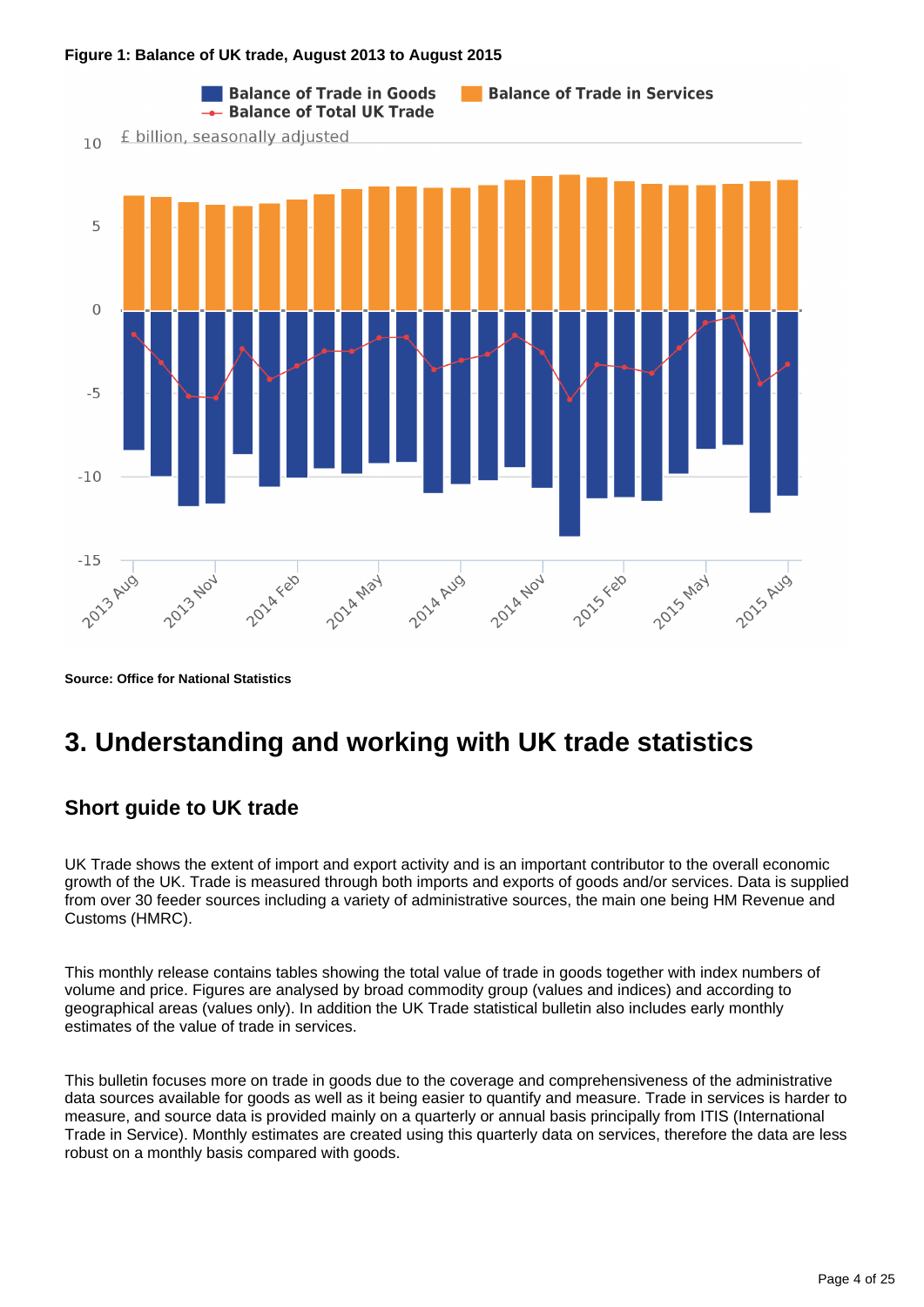As more information becomes available on trade in services this bulletin will focus on the values, volumes and geographic breakdown in a 3-monthly cycle described below:

| Month                                  | Trade in services detail                                                                                   |
|----------------------------------------|------------------------------------------------------------------------------------------------------------|
| March, June, September and<br>December | Focus on the estimated Quarterly change in exports and imports of services by<br>the main types of service |
| April, July, October, January          | Focus on trade in services in volume terms                                                                 |
| May, August, November,<br>February     | Focus on trade in services with EU and selected Non-EU countries                                           |

## **Understanding UK trade**

We make every effort to provide informative commentary on the data in this release. Where possible, the commentary draws on evidence from other sources of information to help explain possible reasons behind the observed changes. However, in some instances it can prove difficult to draw out detailed reasons for movements, consequently, it is not possible for all data movements to be fully explained.

Trade statistics for any one month can be erratic. For that reason, it is recommended to compare the latest 3 months against the preceding 3 months and the same 3 months of the previous year.

When examining the trade in goods data, oil and "erratics", which are high value, low volume products, are removed from the analysis as they are extremely influential on trade in goods as a whole. Therefore we publish data inclusive and exclusive of these categories. We also provide a separate analysis of oil because it is subject to erratic price fluctuations and therefore volume is provided in metric tonnes as well as value (£ million).

## **UK trade National Statistics suspension**

Due to a series of errors during 2014, the UK Statistics Authority suspended the National Statistics designation of [UK trade](http://www.statisticsauthority.gov.uk/reports---correspondence/correspondence/letter-from-sir-andrew-dilnot-to-john-pullinger-141114.pdf) on 14 November 2014. The Authority's [reassessment of UK Trade](http://www.statisticsauthority.gov.uk/assessment/assessment/assessment-reports/index.html) against the Code of Practice for Official Statistics has been completed. We are committed to meeting the requirements and regaining National Statistics status for UK Trade as soon as possible and will keep users informed of progress.

One of the recommendations of the reassessment was to consult with users on the use of UK trade statistics. The [results of this user engagement survey \(414.5 Kb Word document\)](http://www.ons.gov.uk/ons/about-ons/get-involved/consultations-and-user-surveys/consultations/uk-trade-survey/feedback-from-consultations-on-ons-uk-trade-outputs.doc?format=contrast) can be found on our website.

During the next few months we will be improving this release and its associated commentary based on the Authority's reassessment. We would welcome any feedback you might have on the improvements. To provide feedback on the bulletin please contact us via email trade.in.goods@ons.gsi.gov.uk

## **Definitions and explanations**

A glossary of terms is published in the [UK Balance of Payments - The Pink Book, 2014](http://www.ons.gov.uk/ons/rel/bop/united-kingdom-balance-of-payments/2014/index.html?format=contrast).

### **Use of the data**

UK trade is a main economic indicator due to the importance of international trade to the UK economy. It is also a very timely statistic, providing an early indicator of what is happening more generally in the economy.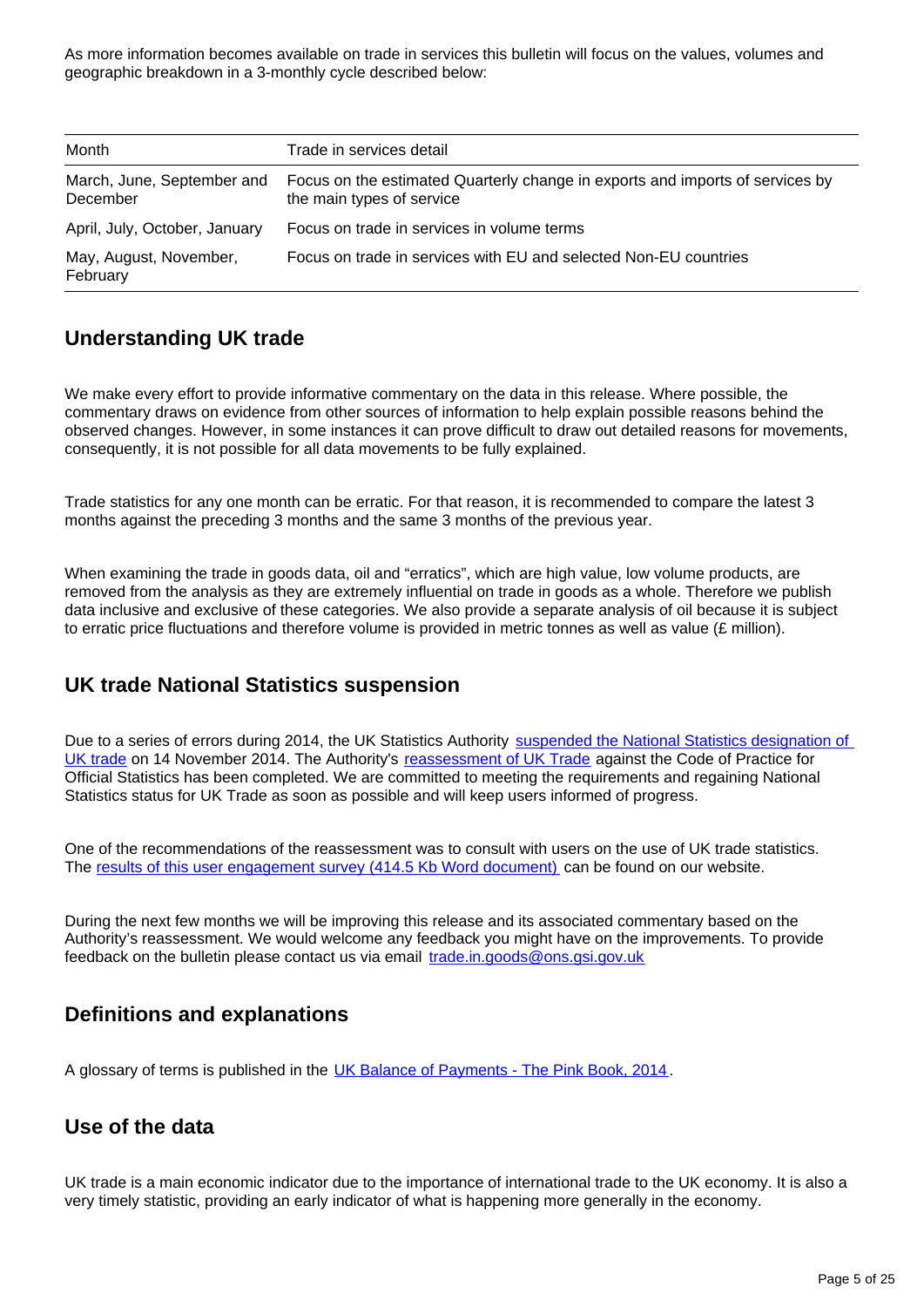In addition, it is a major component of 2 other main economic indicators: UK gross domestic product (GDP) and the UK balance of payments. This means that there is a threefold potential for UK Trade statistics to inform the government's view of the UK economy, as well as the views of others, such as economists, city analysts, academics, the media and international organisations.

## **Notes on tables**

Rounding: The sum of constituent items in tables does not always agree exactly with the totals shown due to rounding.

Symbols: .. Not applicable - Nil or less than half the final digit shown.

# <span id="page-5-0"></span>**4. Summary of latest UK Trade statistics**

## **Monthly analysis**

The deficit on trade in goods and services for August 2015 was £3.3 billion compared with a deficit of £4.4 billion in July 2015. The trade position reflects exports minus imports and the narrowing of the deficit reflects an increase in exports and a decrease in imports between July 2015 and August 2015.

In August 2015, exports increased by £0.8 billion (1.9%) to £42.3 billion, with all of the increase attributed to goods, specifically cars which increased by £0.6 billion and chemicals which increased by £0.5 billion. Imports decreased by £0.4 billion to £45.6 billion over the same period. This decrease comprised a £0.1 billion fall in the import of services and a £0.3 fall in the imports of goods; mainly erratics.

The increase in exports of goods partially reverses the large fall in July 2015, when exports of goods reached its lowest level since September 2010. The weakness of these exports in July and August 2015 means that the total trade deficit of these combined months is already double the deficit for the whole of quarter 2 (April to June) 2015.

The deficit on trade in goods was £11.1 billion in August 2015; narrowing by £1.1 billion when compared with July 2015.

Exports of goods to EU countries increased by 6.2% (£0.7 billion) in August 2015, the largest percentage increase since July 2013. Exports of cars to EU countries increased by £0.4 billion to a record high of £1.1 billion, exceeding £1.0 billion for the first time. Imports to the EU also increased, resulting in an unchanged trade in goods deficit with EU countries of £7.4 billion in August 2015 when compared with July 2015. However, imports with countries outside the EU fell by £0.9 billion, with decreases in imports across all main commodities.

## **3-monthly analysis**

The total trade deficit widened to £8.1 billion from a £6.8 billion in the 3-months to May 2015, mainly attributed to a 2.0% fall in exports of goods. Exports of goods decreased £1.5 billion in the 3-months to August 2015.There were decreases in exports of material manufactures (£0.6 billion), miscellaneous manufactures (£0.5 billion), oil (£0.4 billion), and chemicals (£0.4 billion).

In the 3-months to August 2015, exports of goods to countries outside the EU fell by 5.3%, whilst exports to EU countries increased by 1.8%.

In quarter 2 (April to June) 2015 exports of services increased by £0.2 billion to a record high of £56.2 billion, with notable increases in travel services, intellectual property and telecommunications all reaching record levels.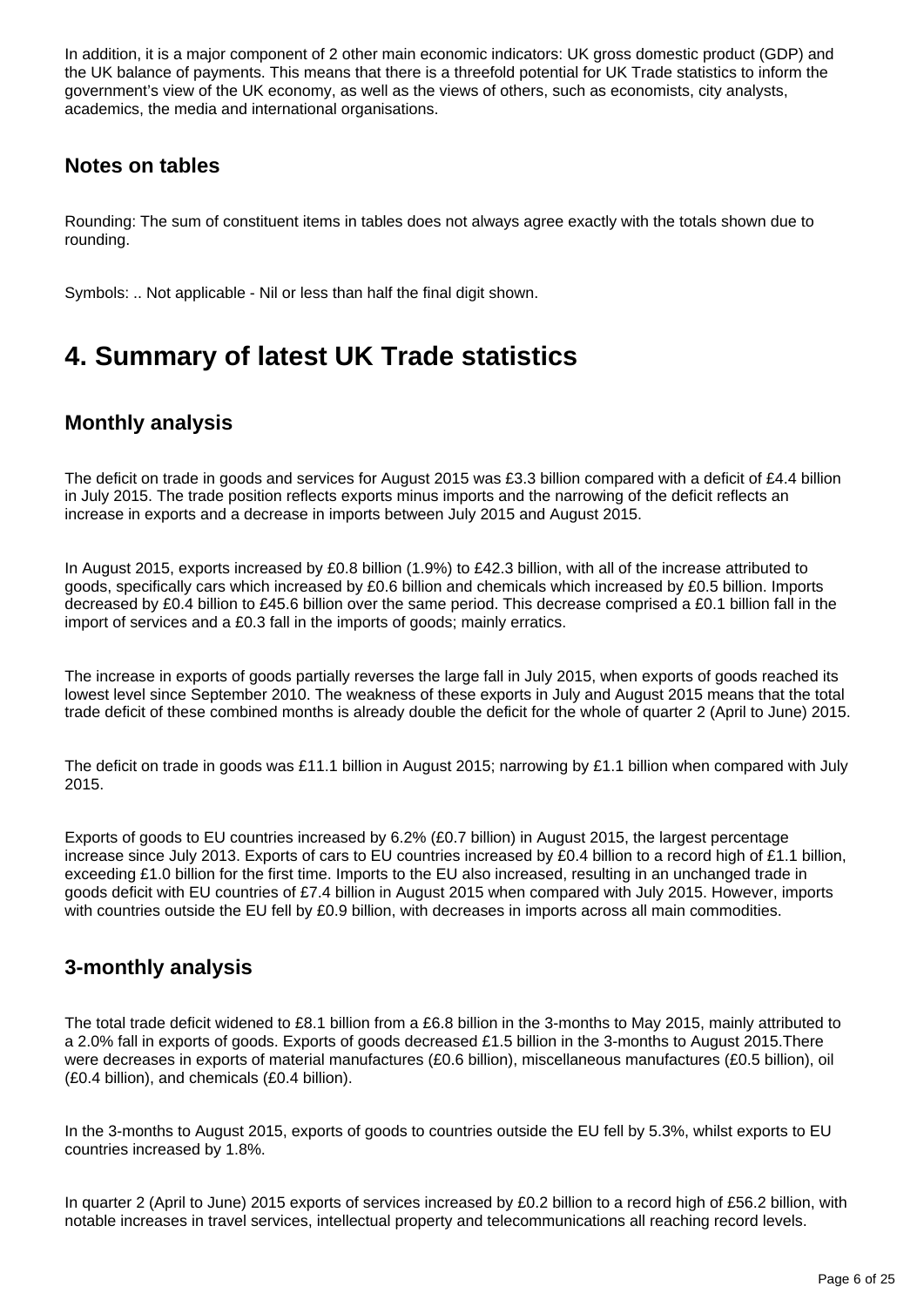# <span id="page-6-0"></span>**5. Longer-term perspective**

## **Longer-term perspective and contribution to GDP and current account up to quarter 2 (April to June) 2015**

### **Trade contribution to GDP**

In volume terms (chained volume measure) the UK has been running a consistent trade deficit (as a percentage of GDP) since quarter 1 (January to March) 1998.

The onset of the global economic downturn in mid-2008 affected the economic performance of the UK's major trading partners. Between quarter 1 (January to March) 2008 and quarter 2 (April to June) 2009 both UK exports and imports fell sharply, but recovered following this to reach pre-downturn levels by 2010. Since 2010 the trade deficit has been consistently negative, varying between 1.4% and 2.9% of annual GDP. Exports of services have continued to increase whilst goods exports have remained relatively flat since 2011.

The large narrowing of the trade deficit in quarter 2 (April to June) 2015 contributed 1.4 percentage points to GDP growth, the largest contribution since quarter 1 (January to March) 2011. This comprised a 0.6 percentage point contribution from an increase in exports and a 0.9 percentage point contribution from a fall in imports. The contribution to growth from both exports and imports is similar to the contribution in quarter 2 (April to June) 2014.

For more on trade contributions to GDP see Annex [B of Quarterly National Accounts quarter 2 \(April to June\)](http://www.ons.gov.uk/ons/rel/naa2/quarterly-national-accounts/q2-2015/index.html?format=contrast)  [2015](http://www.ons.gov.uk/ons/rel/naa2/quarterly-national-accounts/q2-2015/index.html?format=contrast).

### **Trade and the latest current account deficit**

At current prices, in quarter 2 (April to June) 2015, the narrowing of the trade deficit led to a narrowing of the current account deficit. The deficit on trade in goods and services was equivalent to 0.7% of GDP in quarter 2 (April to June) 2015, compared with 2.3% in quarter 1 (January to March) 2015.

For more information on trade contribution to the current account see Balance of Payments quarter 2 (April to [June\) 2015](http://www.ons.gov.uk/ons/rel/bop/balance-of-payments/q2-2015/index.html?format=contrast).

# <span id="page-6-1"></span>**6. Detailed commentary**

This section of the statistical bulletin consists of the following parts:

## **Trade in goods**

- 1. Value of UK trade in goods
- 2. Trade in goods analysis by area
- 3. Trade in goods geographical analysis
- 4. Volume of total trade in goods, excluding oil and erratics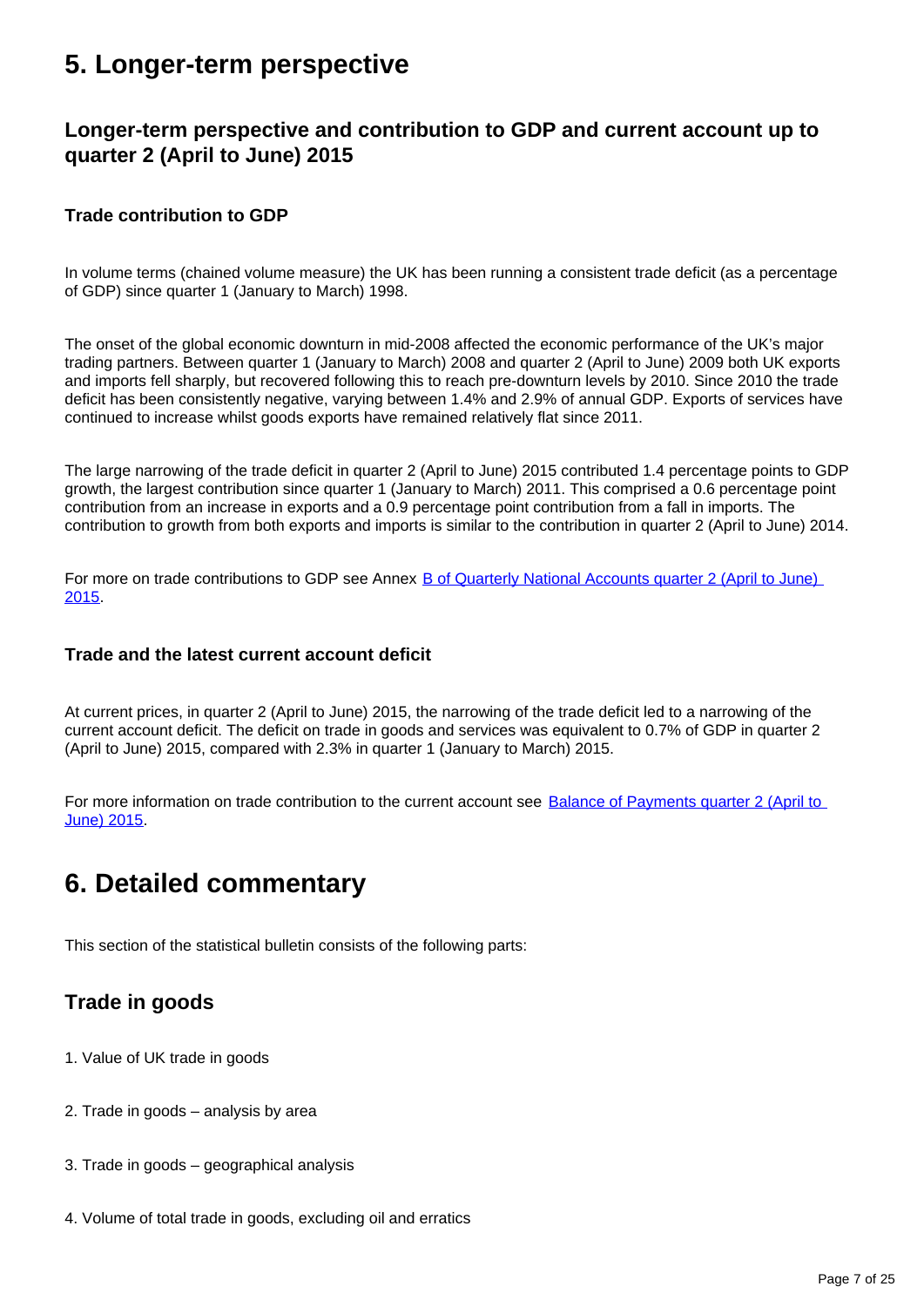- 5. Export and import prices for trade in goods (not seasonally adjusted)
- 6. Trade in oil

## **Trade in services**

7. Trade in services analysis

## **Other information**

- 8. Where to find information about UK trade statistics
- 9. Revisions to trade statistics
- 10. Accuracy of the statistics
- 11. Other quality information
- 12. Records sheet

# <span id="page-7-0"></span>**7. Value of UK trade in goods**

## **Monthly commentary**

In August 2015, the UK's deficit on trade in goods was £11.1 billion, narrowing by £1.1 billion when compared with July 2015.

Total exports increased by £0.8 billion (3.5%) to £23.6 billion in August 2015 from £22.8 billion in July 2015. When looking at the commodities in more detail:

- manufactures rose by £1.0 billion (5.3%)
- there was a rise in semi-manufactures of £0.6 billion (10.4%); specifically chemicals which increased by £0.5 billion (12.1%); of which medicinal and pharmaceutical products increased by £0.6 billion (31.4%), offset by a decrease in organic chemicals of £0.1 billion (17.9%)
- finished manufactures rose by £0.3 billion (2.8%). All of this increase was seen in machinery and transport equipment which increased by £0.3 billion (2.9%). Cars were at a record high increasing by £0.6 billion (30.5%) to £2.4 billion
- all of the above increases were offset by a decrease in oil of £0.3 billion (15.5%)

Total imports decreased by £0.3 billion (0.7%) to £34.7 billion in August 2015 from £35.0 billion in July 2015. When looking at the commodities in more detail:

• there were small decreases across several commodities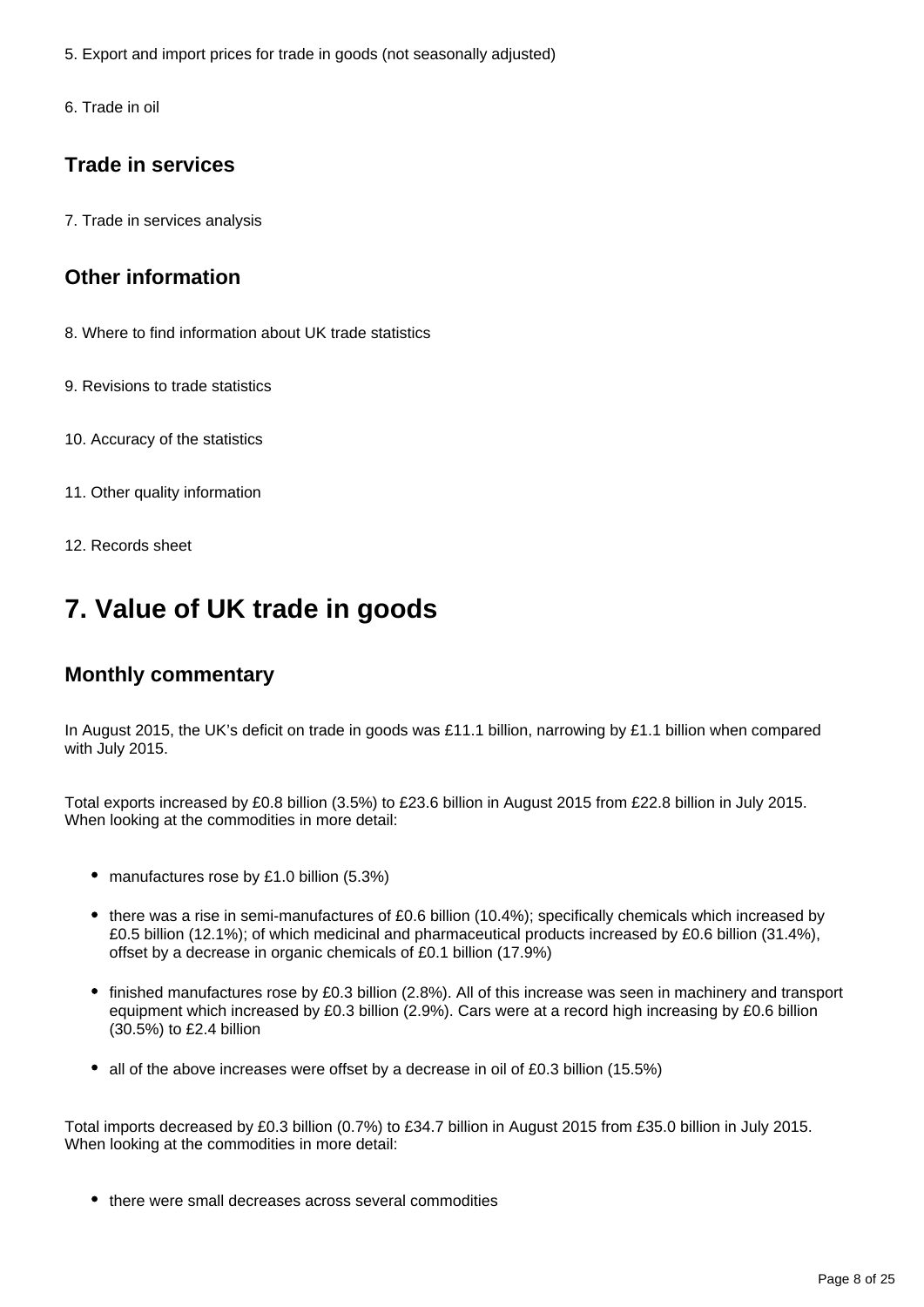## **3-monthly commentary**

In the 3-months to August 2015, the deficit on trade in goods was £31.4 billion, widening by £1.8 billion when compared with the 3-months to May 2015.

Total exports decreased by £1.5 billion (2.0%) to £72.4 billion in the 3-months to August 2015 compared with £73.9 billion in the 3-months to May 2015. When looking at the commodities in more detail:

- fuels fell by £0.3 billion (4.3%), attributed entirely to oil which decreased by £0.4 billion (6.0%)
- manufactures fell by £1.6 billion (2.6%). There were falls in semi-manufactures of £1.0 billion (4.7%) and miscellaneous manufactures of £0.5 billion (4.3%)
- the above decreases were offset by an increase in unspecified goods of £0.5 billion (26.0%)

Total imports increased by £0.3 billion (0.3%) to £103.8 billion in the 3-months to August 2015 compared with £103.5 billion in the 3-months to May 2015. When looking at the commodities in more detail:

- chemicals rose by £0.2 billion (1.4%), attributed to an increase in medicinal and pharmaceutical products of £0.3 billion (4.9%), this was offset by a fall in inorganic chemicals of £0.1 billion (19.1%)
- road vehicles rose by £0.1 billion (0.7%), this increase came from cars which rose by £0.1 billion (1.9%) to a record high of £8.0 billion
- these increases were offset by a decrease in material manufactures which fell by £0.5 billion (4.3%), attributed to falls in mineral manufactures of £0.1 billion (8.2%) and non-ferrous metals of £0.3 billion (13.6%)

At the main commodity level, the data are shown in Table 2.

### **Table 2: Change in UK main commodity value, August 2015**

|                                                 | Monthly change <sup>1</sup> |                      | 3-monthly change <sup>2</sup> |              |
|-------------------------------------------------|-----------------------------|----------------------|-------------------------------|--------------|
|                                                 | Exports<br>$(\text{Em})$    | Imports (£m) Exports | $(\text{Em})$                 | Imports (£m) |
| Oil (see section on "trade in oil")             | $-287$                      | $-119$               | $-355$                        | $-660$       |
| Cars                                            | $+562$                      | $+148$               | -36                           | $+149$       |
| Consumer goods other than cars                  | $+60$                       | $+161$               | $-383$                        | $-147$       |
| Intermediate goods                              | -6                          | $+131$               | $-274$                        | $+12$        |
| Capital goods                                   | $+37$                       | $+19$                | $-66$                         | $+9$         |
| Chemicals                                       | $+470$                      | $+154$               | $-384$                        | $+187$       |
| Semi-manufactured goods other than<br>chemicals | $+153$                      | -82                  | $-586$                        | $-465$       |

Source: Office for National Statistics

Notes:

1. Monthly change is August 2015 compared with July 2015

2. 3-monthly change is June 2015 to August 2015 compared with March 2015 to May 2015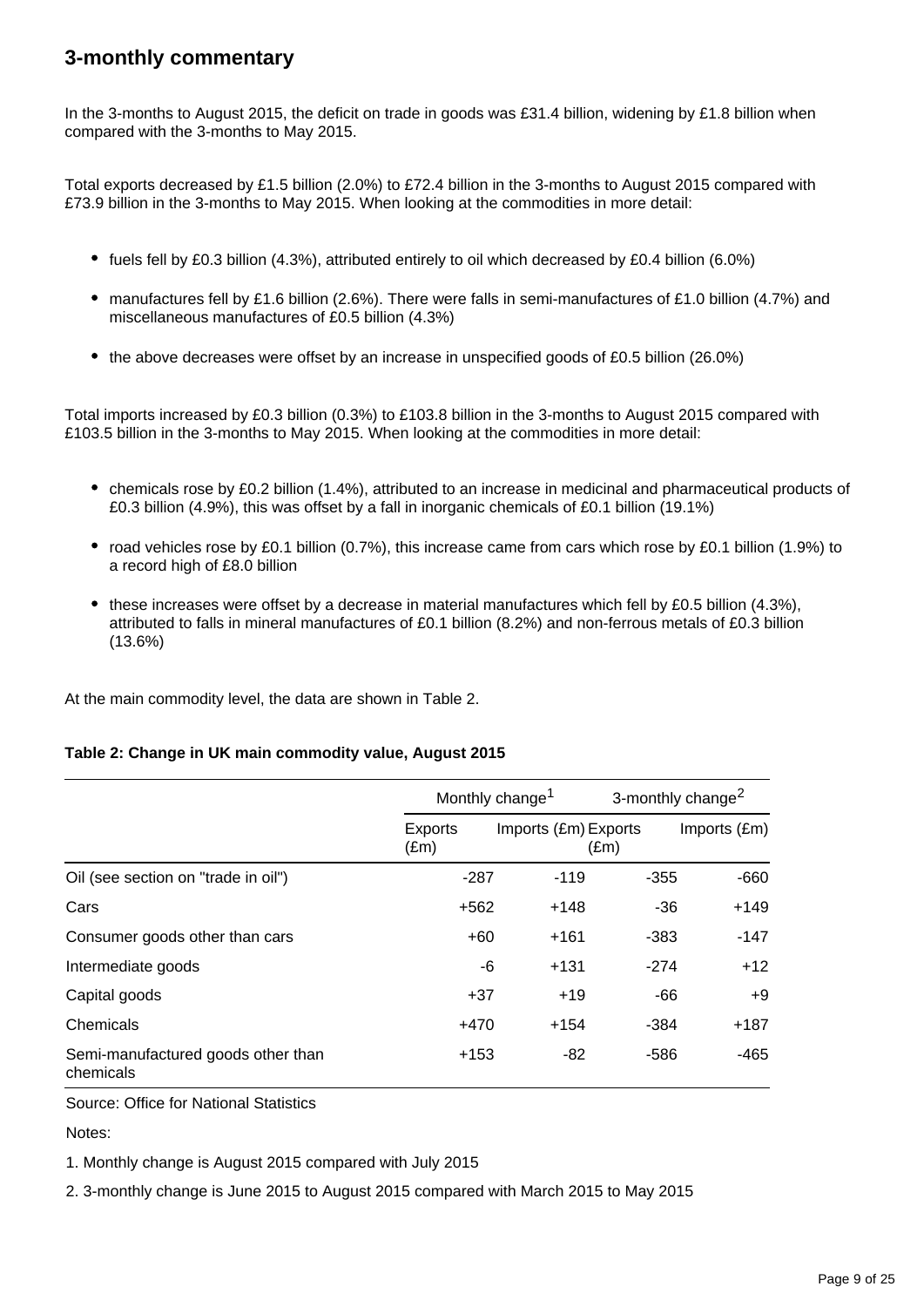

**Figure 2: Value of UK trade in goods, August 2013 to August 2015**



**Source: Office for National Statistics**





**Source: Office for National Statistics**

## **Where to find data about UK trade in goods**

The overall trade in goods figures are available in Tables 1 and commodity figures are available in Tables 8, 9 and 10 of the **PDF** version of this statistical bulletin.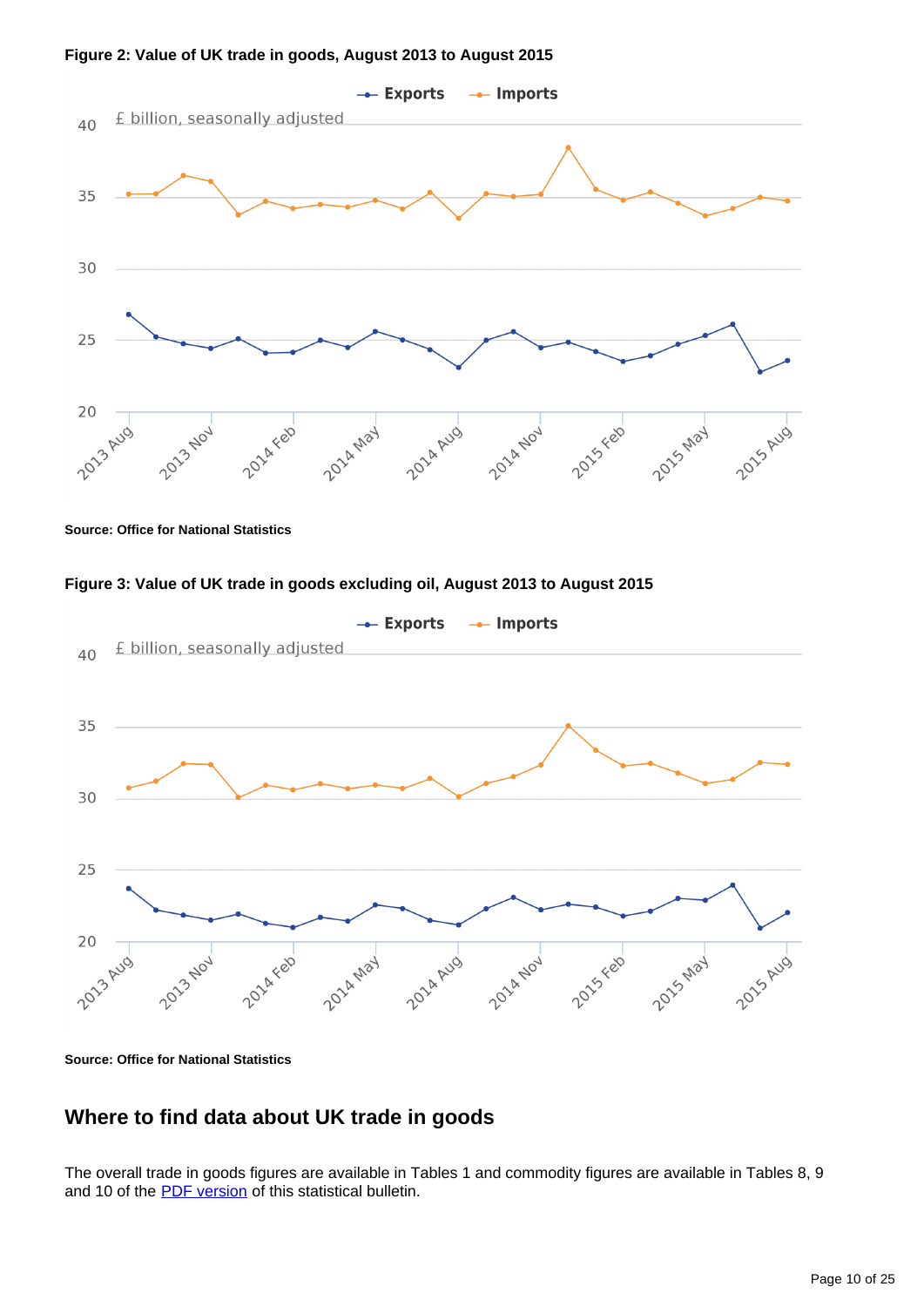# <span id="page-10-0"></span>**8. Trade in goods – analysis by area**

## **Monthly commentary**

In August 2015, the deficit on trade in goods with EU countries narrowed by £37.0 million to £7.4 billion. The deficit on trade in goods with non-EU countries narrowed by £1.0 billion to £3.8 billion (Figure 4).



**Figure 4: Balance of UK trade in goods - EU and non-EU countries, August 2013 to August 2015**

**Source: Office for National Statistics**

## **3-monthly commentary**

In the 3-months to August 2015, the deficit on trade in goods with EU countries narrowed by £0.1 billion to £22.0 billion. In the 3-months to August 2015, the deficit on trade in goods with non-EU countries widened by £1.9 billion to £9.4 billion.

At the commodity level, the data are shown in Table 3 and 4.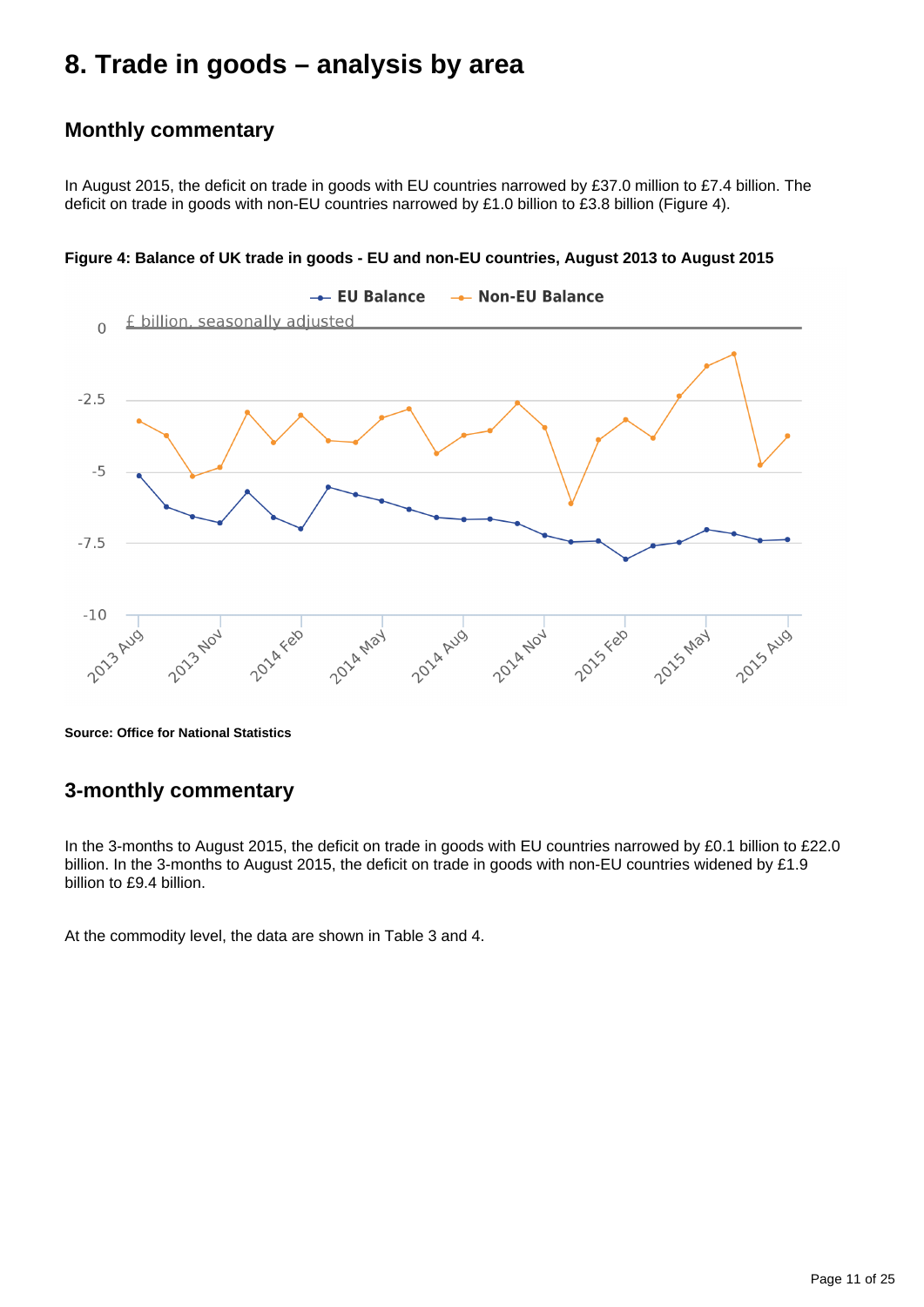### **Table 3: Change in UK main commodity value (EU), August 2015**

|                                                 | Monthly change <sup>1</sup> |                      | 3-monthly change <sup>2</sup> |                      |
|-------------------------------------------------|-----------------------------|----------------------|-------------------------------|----------------------|
|                                                 | $(\text{Em})$               | Exports Imports (£m) | $(\text{Em})$                 | Exports Imports (£m) |
| Oil (see section on "trade in oil")             | $+96$                       | $+43$                | $-130$                        | $+24$                |
| Cars                                            | $+367$                      | $+154$               | $+140$                        | $+170$               |
| Consumer goods other than cars                  | +9                          | $+49$                | $+160$                        | $+76$                |
| Intermediate goods                              | $-19$                       | $+272$               | $-20$                         | $+188$               |
| Capital goods                                   | $+78$                       | $+57$                | $+113$                        | $+159$               |
| Chemicals                                       | $+89$                       | $+123$               | $+134$                        | $+8$                 |
| Semi-manufactured goods other than<br>chemicals | $+14$                       | $+68$                | -50                           | +54                  |

Source: Office for National Statistics

Notes:

1. Monthly change is August 2015 compared with July 2015

2. 3-monthly change is June 2015 to August 2015 compared with March 2015 to May 2015

### **Table 4: Change in UK main commodity value (non-EU), August 2015**

|                                                 |                                       | Monthly change <sup>1</sup> |               | 3-monthly change <sup>2</sup> |  |
|-------------------------------------------------|---------------------------------------|-----------------------------|---------------|-------------------------------|--|
|                                                 | Exports Imports (£m)<br>$(\text{Em})$ |                             | $(\text{Em})$ | Exports Imports (£m)          |  |
| Oil (see section on 'trade in oil')             | $-383$                                | $-162$                      | $-225$        | $-684$                        |  |
| Cars                                            | $+195$                                | -6                          | -176          | $-21$                         |  |
| Consumer goods other than cars                  | $+51$                                 | $+112$                      | $-543$        | $-223$                        |  |
| Intermediate goods                              | $+13$                                 | $-141$                      | $-254$        | $-176$                        |  |
| Capital goods                                   | $-41$                                 | -38                         | $-179$        | -150                          |  |
| Chemicals                                       | $+381$                                | $+31$                       | $-518$        | $+179$                        |  |
| Semi-manufactured goods other than<br>chemicals | $+139$                                | $-150$                      | -536          | $-519$                        |  |

Source: Office for National Statistics

Notes:

1. Monthly change is August 2015 compared with July 2015

2. 3-monthly change is June 2015 to August 2015 compared with March 2015 to May 2015

# <span id="page-11-0"></span>**9. Trade in goods – geographical analysis**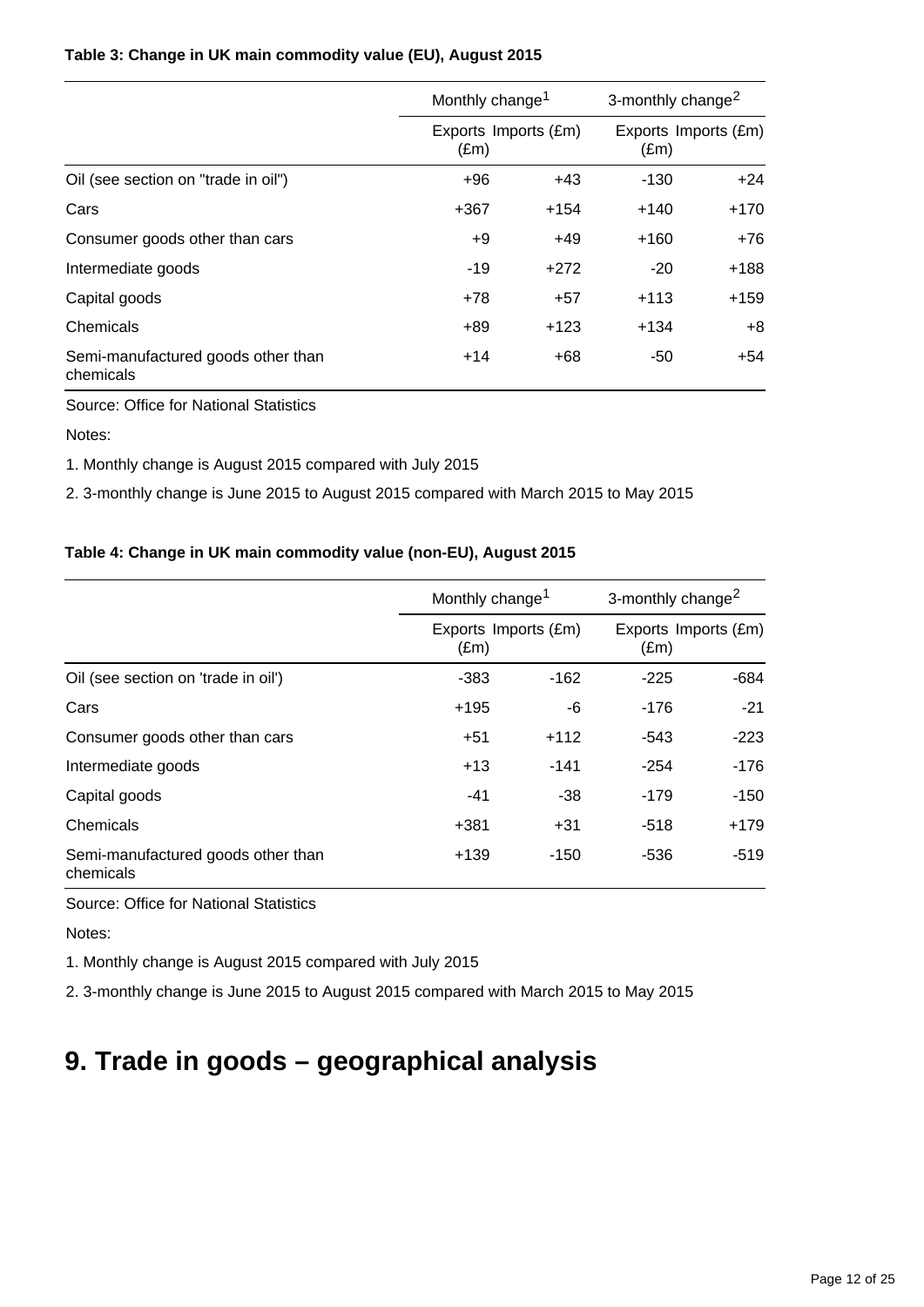## **Monthly analysis**

In terms of trade in goods, the USA remains the UK's largest export partner in August 2015 as exports rose to £4.0 billion (up £0.5 billion from July 2015). Anecdotal evidence suggests that the export of chemicals to the USA continued to rise in the latest month, although at a slower rate than previously seen. Exports to both Germany and the Netherlands increased by £0.1 billion between July 2015 and August 2015; these countries are the second and third largest of the UK's export partners, respectively.

These increases were partially offset by falls in exports to South Korea and China, each falling by £0.2 billion between July 2015 and August 2015.

The total fall in imports of goods in August 2015 mainly reflects a £0.4 billion decrease in imports from the USA and a £0.2 decrease in imports from Canada. The remaining fall in imports reflects less significant but cumulative falls elsewhere globally.

The fall in imports in August 2015 was partially offset by increases in imports to Switzerland (up £0.1 billion) and Germany (also up £0.1 billion). Germany remains the UK's largest import partner in August 2015 as imports rose to £5.3 billion.

## **3-monthly analysis**

In the 3-months to August 2015, exports of goods to the USA fell by £0.7 billion as exports of chemicals slowed since their peak in early 2015. Exports to China fell by £0.6 billion over the same period anecdotal evidence attributes some of this fall to a lag in exports of oil and motor vehicles over the 3-months to August. Exports to India fell by £0.4 billion over the same period.

The fall in exports in August 2015 was partially offset by a £0.5 billion rise in exports to the Netherlands.

In the 3-months to August-2015, imports of goods to Canada and Saudi Arabia each rose by £0.6 billion and imports from Belgium and Luxembourg (combined) rose by £0.4 billion. These increases were partially offset by falls in imports to South Korea and Russia; both falling by £0.4 billion in the 3-months to August 2015.

In the 3-months to August, the trade in goods deficit widened by £1.8 billion. This widening is reflected in the UK' s trade deficits with Canada and China , both widening by £0.8 billion from the previous 3-months. The UK's deficit with the USA widened by £0.7 billion in the 3-months to August.

# <span id="page-12-0"></span>**10. Volume of total trade in goods, excluding oil and erratics**

Between July 2015 and August 2015, the volume of exports increased by 7.7% and the volume of imports increased by 0.5%.

In the 3-months to August 2015, the volume of exports increased by 5.7% and the volume of imports increased by 9.4% when compared with the 3-months to May 2015.

At the commodity level, the data are shown in Table 5.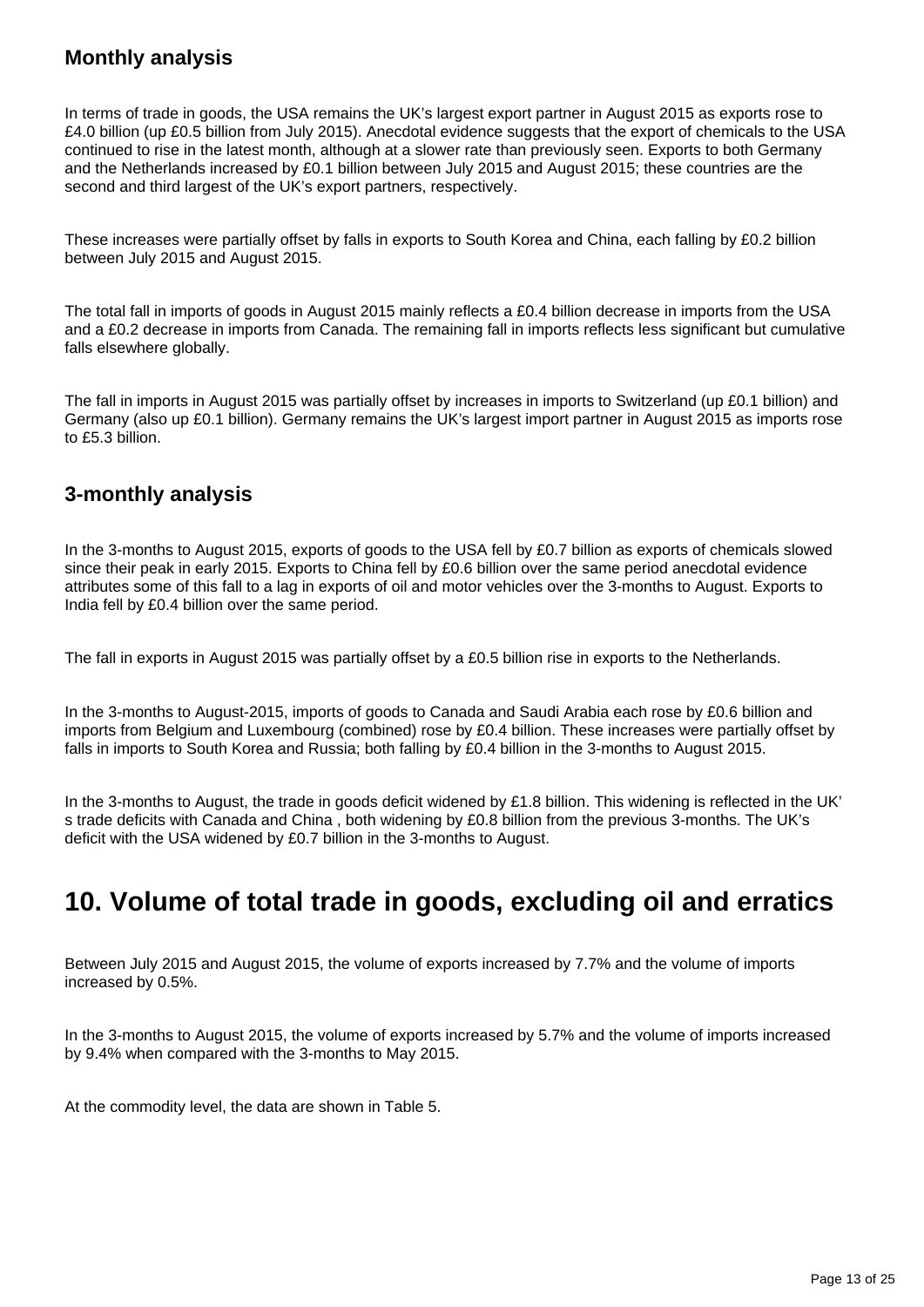|                                          | Monthly change <sup>1</sup> |         | 3-monthly change <sup>2</sup>                                                         |        |  |
|------------------------------------------|-----------------------------|---------|---------------------------------------------------------------------------------------|--------|--|
|                                          | change                      | change  | Exports percentage Imports percentage Exports percentage Imports percentage<br>change | change |  |
| Food, beverages and<br>tobacco           | $+3.8$                      | 0.0     | $+7.5$                                                                                | $+7.8$ |  |
| <b>Basic materials</b>                   | $+5.2$                      | $-11.9$ | $-0.4$                                                                                | $+1.3$ |  |
| Semi-manufactured goods;<br>of which     | $+8.4$                      | 0       | $+5.8$                                                                                | $+4.7$ |  |
| Chemicals                                | $+10.1$                     | $+1.9$  | $+7.4$                                                                                | $+5.9$ |  |
| Finished manufactured<br>goods; of which | $+3.8$                      | $+0.9$  | $+4.8$                                                                                | $+5.2$ |  |
| Cars                                     | $+33.7$                     | $+0.6$  | $+10.4$                                                                               | $+6.4$ |  |
| Consumer goods other<br>than cars        | $+3.6$                      | $+2.7$  | $+0.6$                                                                                | $+7.4$ |  |
| Intermediate goods                       | 0.0                         | $+1.9$  | $+3.0$                                                                                | $+6.6$ |  |
| Capital goods                            | $+2.0$                      | $-0.9$  | $+7.4$                                                                                | $+7.9$ |  |

### **Table 5: Change in UK main commodity volume, August 2015 compared with July 2015**

Source: Office for National Statistics

Notes:

1. Monthly change is August 2015 compared with July 2015

2. 3-monthly change is June 2015 to August 2015 compared with March 2015 to May 2015

# <span id="page-13-0"></span>**11. Export and import prices for trade in goods (not seasonally adjusted)**

In August 2015, compared with July 2015, export prices decreased by 2.1% and import prices decreased by 0.6%. Excluding the oil price effect, export prices decreased by 1.2% and import prices increased by 0.2%.

In the 3-months to August 2015, when compared with the 3-months to May 2015, export prices decreased by 3.4% and import prices decreased by 4.8%. Excluding the oil price effect, export prices decreased by 2.7% and import prices decreased by 3.9%.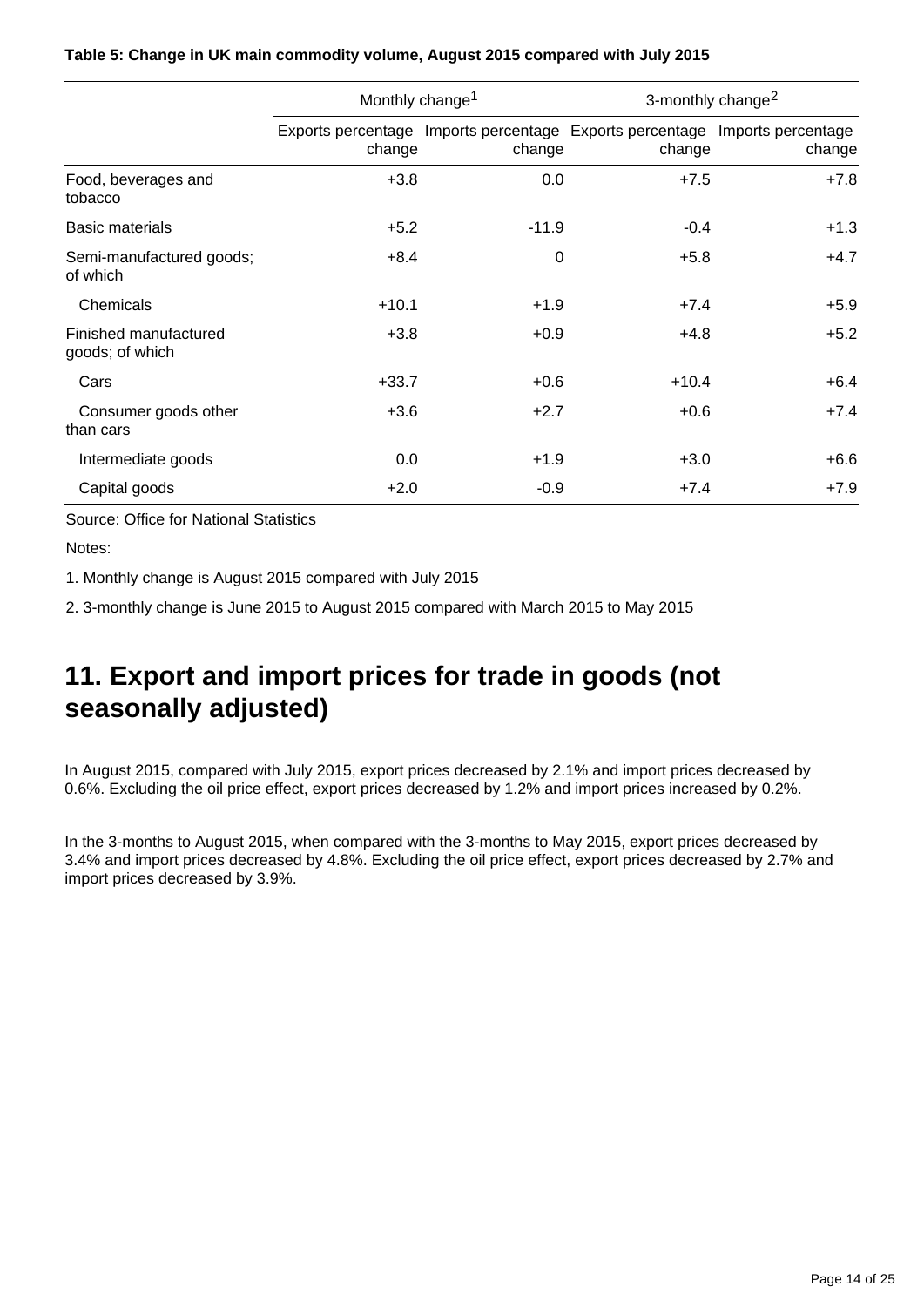

**Figure 5: UK trade in goods export and import prices, August 2013 to August 2015**

**Source: Office for National Statistics**

# <span id="page-14-0"></span>**12. Trade in oil**

In August 2015, the balance on trade in oil was in deficit by £0.8 billion compared with a deficit of £0.6 billion in July 2015. Oil exports decreased by £0.3 billion to £1.6 billion and oil imports decreased by £0.1 billion to £2.4 billion.

In the 3-months to August 2015, the balance on trade in oil was in deficit by £2.1 billion, narrowing by £0.3 billion when compared with the 3-months to May 2015. Oil exports decreased by £0.4 billion to £5.6 billion and oil imports decreased by £0.7 billion to £7.7 billion.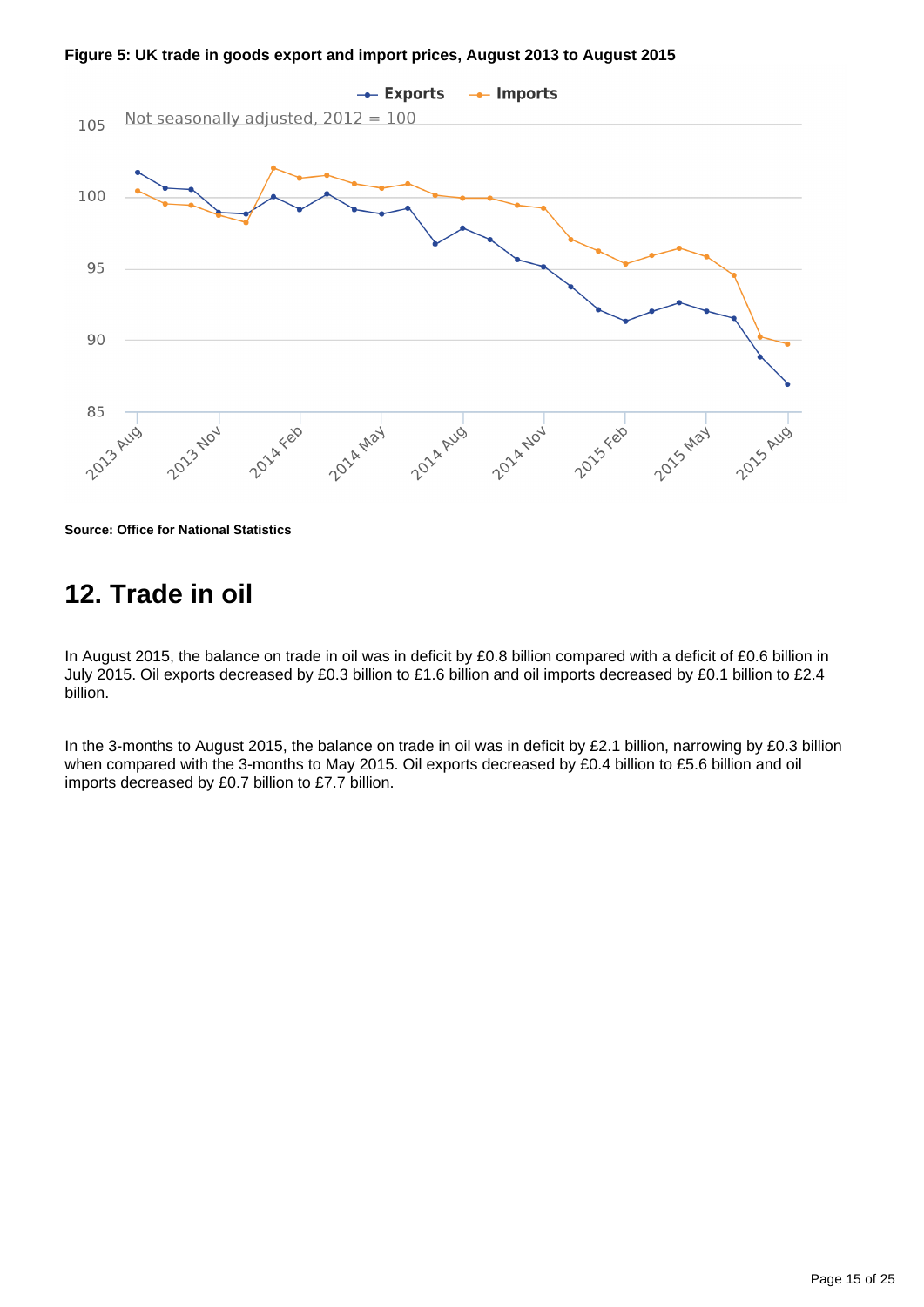

**Source: Office for National Statistics**

# <span id="page-15-0"></span>**13. Trade in services**

In August 2015, the UK's estimated surplus on trade in services was £7.9 billion.

Exports in August 2015 were estimated to have been £18.7 billion and imports £10.8 billion.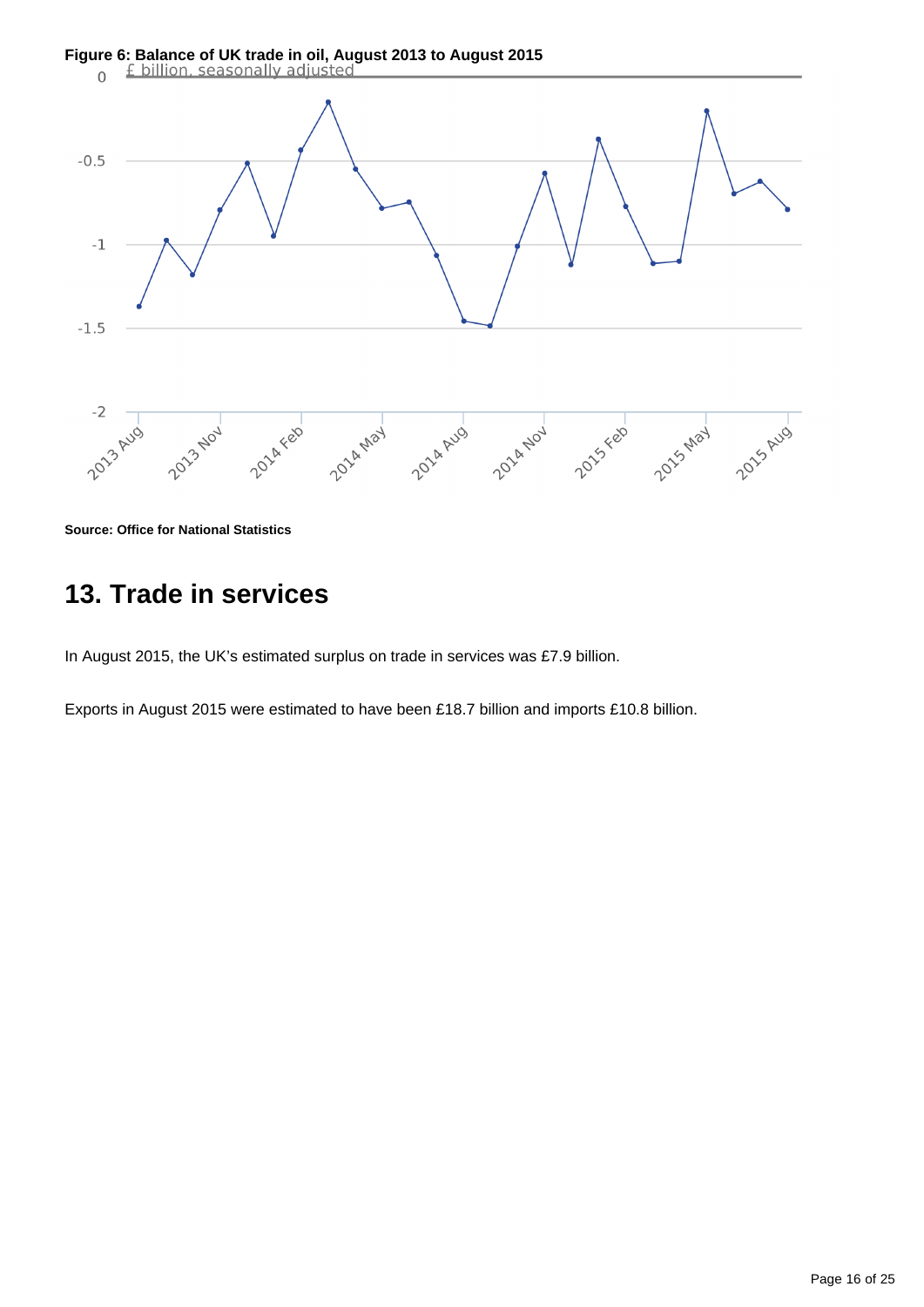



**Source: Office for National Statistics**

Information on trade in services is mainly obtained from quarterly surveys, in some cases underpinned by larger annual surveys. This means that the data for the latest months are uncertain.

In quarter 2 (April to June) 2015, the surplus on trade in services was £22.8 billion. Financial services remains the largest contributor to this surplus at £10.1 billion.

In quarter 2 (April to June) 2015, exports of services increased by £0.2 billion to £56.2 billion reflecting an increase in travel services. For the same period, imports of services increased by £0.8 billion to £33.3 billion. This reflects increases in imports of travel services and telecommunication, computer and information services.

By area, in quarter 2 (April to June) 2015, exports of services to countries within the EU rose by £0.4 billion to £21.3 billion, which was a record high. Imports from the EU fell by £0.5 billion in the same period to £16.0 billion.

The balance of trade in services with non-EU countries fell by £1.6 billion in quarter 2 (April to June) 2015 to £17.6 billion. This decrease reflects a fall in exports of £0.2 billion and an increase in imports of £1.3 billion.

In quarter 2 (April to June) 2015, record high surpluses were seen in Japan and India. Trade in services with India has only recently returned to surplus, in quarter 2 (July to September) 2014, and the recent increase in the surplus has been driven by a record high in exports (quarter 2 2015, £0.6 billion).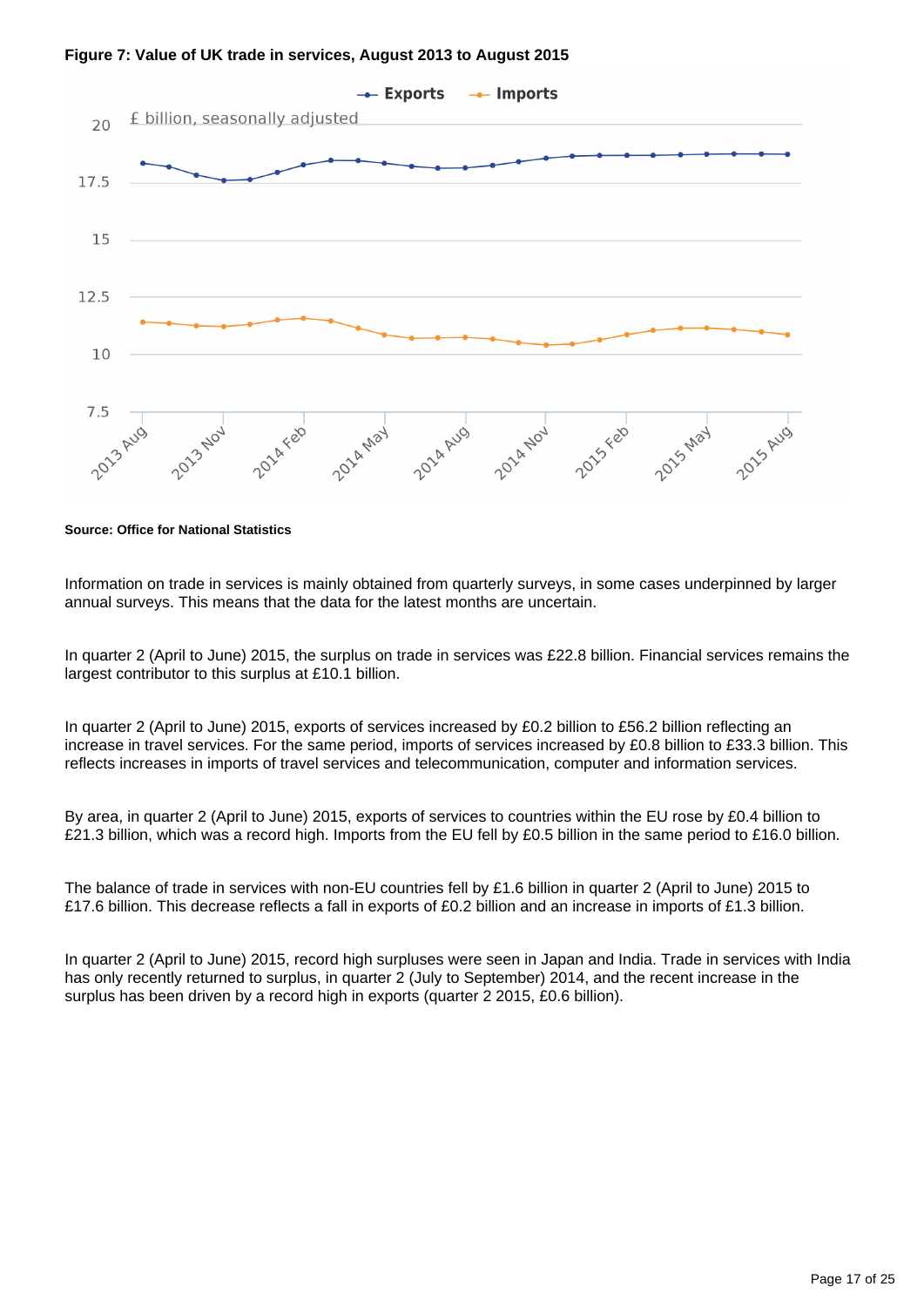

**Figure 8: Trade in services, balance with total EU and selected non-EU countries, quarter 2 (April to June) 2015**

#### **Source: Office for National Statistics**

#### **Notes:**

1. Q1 refers to quarter 1 (January to March), Q2 refers to quarter 2 (April to June), Q3 refers to quarter 3 (July to September), and Q4 refers to quarter 4 (October to December)

A further breakdown of non-EU countries can be found in the quarter 2 (April to June) 2015 [United Kingdom](http://www.ons.gov.uk/ons/rel/naa1-rd/united-kingdom-economic-accounts/q2-2015/index.html?format=contrast)  [Economic Accounts.](http://www.ons.gov.uk/ons/rel/naa1-rd/united-kingdom-economic-accounts/q2-2015/index.html?format=contrast)

### **Revisions**

Services estimates are revised from quarter 1 (January to March) 1997, see revisions section for further information.

# <span id="page-17-0"></span>**14. Where to find more information about UK trade statistics**

### **Other regularly published UK trade releases**

Supplementary quarterly data analysed by industry according to the Classification of Product by Activity (08) (UK [trade in goods by classification of product by activity\)](http://www.ons.gov.uk/ons/rel/uktrade/uk-trade-in-goods-analysed-in-terms-of-industry/q2-2015/stb---uk-trade.html?format=contrast) are also available.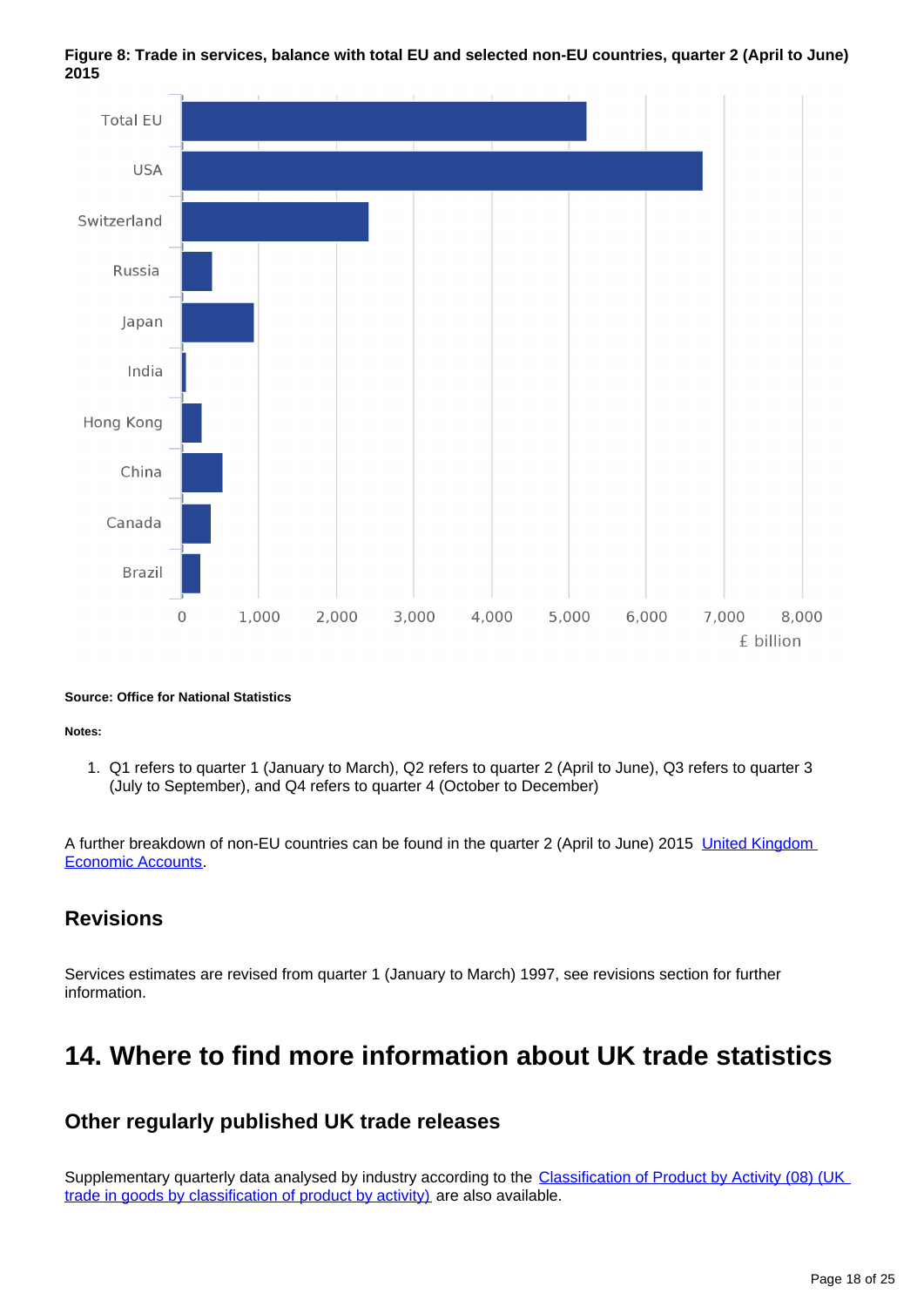The complete run of data in the tables of this statistical bulletin are also available to view and download in other electronic formats free of charge using our [time series data](http://www.ons.gov.uk/ons/rel/uktrade/uk-trade/august-2015/tsd-time-series-data--trade-in-goods-mrets--august-2015.html?format=contrast) website service. Users can download the complete statistical bulletin in a choice of zipped formats, or view and download their own selections of individual series.

HM Revenue and Customs (HMRC) publish [Overseas Trade Statistics](https://www.uktradeinfo.com/Statistics/Pages/MonthlyTimetableofReleases.aspx) on the same day as we release the UK Trade data each month. These aggregate estimates will differ slightly from those that are published by us as part of the [Balance of Payments \(BoP\)](http://www.ons.gov.uk/ons/rel/bop/united-kingdom-balance-of-payments/2014/index.html?format=contrast), as the 2 sets of data are compiled to different sets of rules. The BoP publication shows a high level picture of UK trade in goods, whereas the OTS publication shows a detailed picture of the UK's trade in goods by commodity and partner country.

## **ONS website**

There is a [UK trade webpage](http://www.ons.gov.uk/ons/guide-method/method-quality/specific/economy/uk-trade/index.html?format=contrast) which is now live where you can find more information.

## **Recently published reports on UK trade topics**

In our **[Economic Review](http://www.ons.gov.uk/ons/rel/elmr/economic-review/september-2015/art---economic-review-sept-2015.html?format=contrast) published on 3 September 2015 there is further commentary on UK export performance**.

On 1 September 2015, we published an article on the economic performance of the UK's motor vehicle [manufacturing industry](http://www.ons.gov.uk/ons/rel/abs/annual-business-survey/car-production/sty-car.html?format=contrast).

## **Historic articles published on UK trade**

On 26 June 2015, we published a short story on [the importance of EU to UK trade and investment](http://www.ons.gov.uk/ons/rel/international-transactions/outward-foreign-affiliates-statistics/how-important-is-the-european-union-to-uk-trade-and-investment-/index.html?format=contrast) .

On 9 June 2015, we published a short story on [the importance of China to the UK economy](http://www.ons.gov.uk/ons/rel/international-transactions/outward-foreign-affiliates-statistics/how-important-is-china-to-the-uk-economy-/index.html?format=contrast), including the value of the UK trade with China.

On 6 February 2015, we published an article on the [Rotterdam effect](http://www.ons.gov.uk/ons/rel/uktrade/uk-trade/december-2014/sty-trade-rotterdam-effect-.html?format=contrast) and its potential impact on the UK trade in goods estimates.

On 23 January 2015, we published a short story exploring [the reasons behind the UK trade deficit](http://www.ons.gov.uk/ons/rel/uktrade/uk-trade/november-2014/sty-record-trade-surplus-in-services-partly-offsets-record-trade-deficit-on-goods.html?format=contrast).

## **Published ad hoc data and analysis**

Additional statistical data and analyses for UK Trade statistics that have not been included in our standard publications are available under the Economy section of the [Published ad hoc data and analysis pages on our](http://www.ons.gov.uk/ons/about-ons/business-transparency/freedom-of-information/what-can-i-request/published-ad-hoc-data/econ/index.html?format=contrast)  [website](http://www.ons.gov.uk/ons/about-ons/business-transparency/freedom-of-information/what-can-i-request/published-ad-hoc-data/econ/index.html?format=contrast).

## **Methodological articles**

Detailed methodological notes are published in the [UK Balance of Payments - The Pink Book, 2014](http://www.ons.gov.uk/ons/rel/bop/united-kingdom-balance-of-payments/2014/index.html?format=contrast) .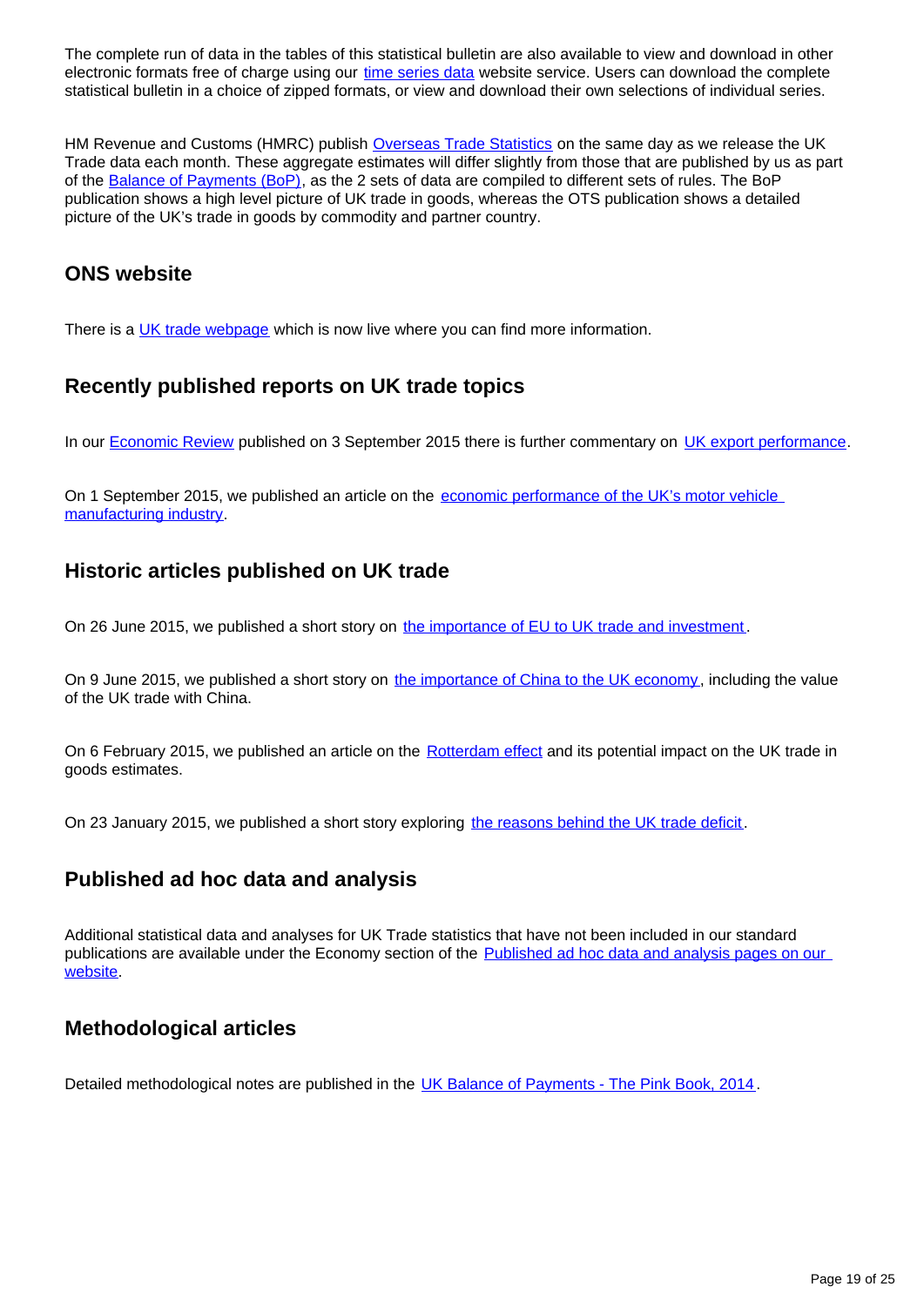# <span id="page-19-0"></span>**15. Revisions to trade statistics**

Revisions Table 17R shows revisions to the main aggregates since the last UK Trade statistical bulletin of 9 September 2015.

## **Methodology changes**

### **Withdrawal of income from quasi-corporations (cross border-property income)**

Imports and exports of housing services arising from imputed rental of second homes by non-residents will be recorded for the first time. This is recorded within travel services. The impact increases gradually over time with an upward revision to exports of services of £0.5 billion and imports of services of £3.5 billion in 2014, leading to a reduction in the trade in services surplus by approximately £3.0 billion.

### **Non-monetary gold**

The methodology used to compile non-monetary gold estimates in the UK trade in goods dataset has been revised since its initial inclusion in September 2014. We have worked alongside the Bank of England and the London Bullion Market Association to develop a method of smoothing the source data; effectively minimising volatility whilst enabling the underlying trend of the gold market to be reflected in the trade balance.

The resulting revisions can be seen in both exports and imports of goods. The range of these revisions to the annual trade balance is between negative £5.0 billion and positive £3.0 billion.

Please note that, due to the small number of operators in the precious metals clearing market, the data are highly confidential. As a result, we are unable to give more detail about the approach used and the associated revisions.

### **Insurance services correction**

As a result of correction of an error within export in insurance services, the impact is downward revisions to exports from 2009, with the largest annual revision of £6.5 billion in 2011.

### **Exhaustiveness**

To account for under-coverage of the incomes accruing to small businesses and income concealed by businesses and households through the evasion of taxes, there has been an indirect effect on trade in services. Exports of services have been revised up by approximately £2.0 billion in the most recent years.

### **Gas**

HMRC Trade Statistics have amended the data source used in the compilation of Natural Gas traded with non-EU partners. This revision only applies in this bulletin for 2014. Imports of gas have been revised upwards by approximately £2.2 billion in 2014. We will fully implement the change from 2011 onwards next year.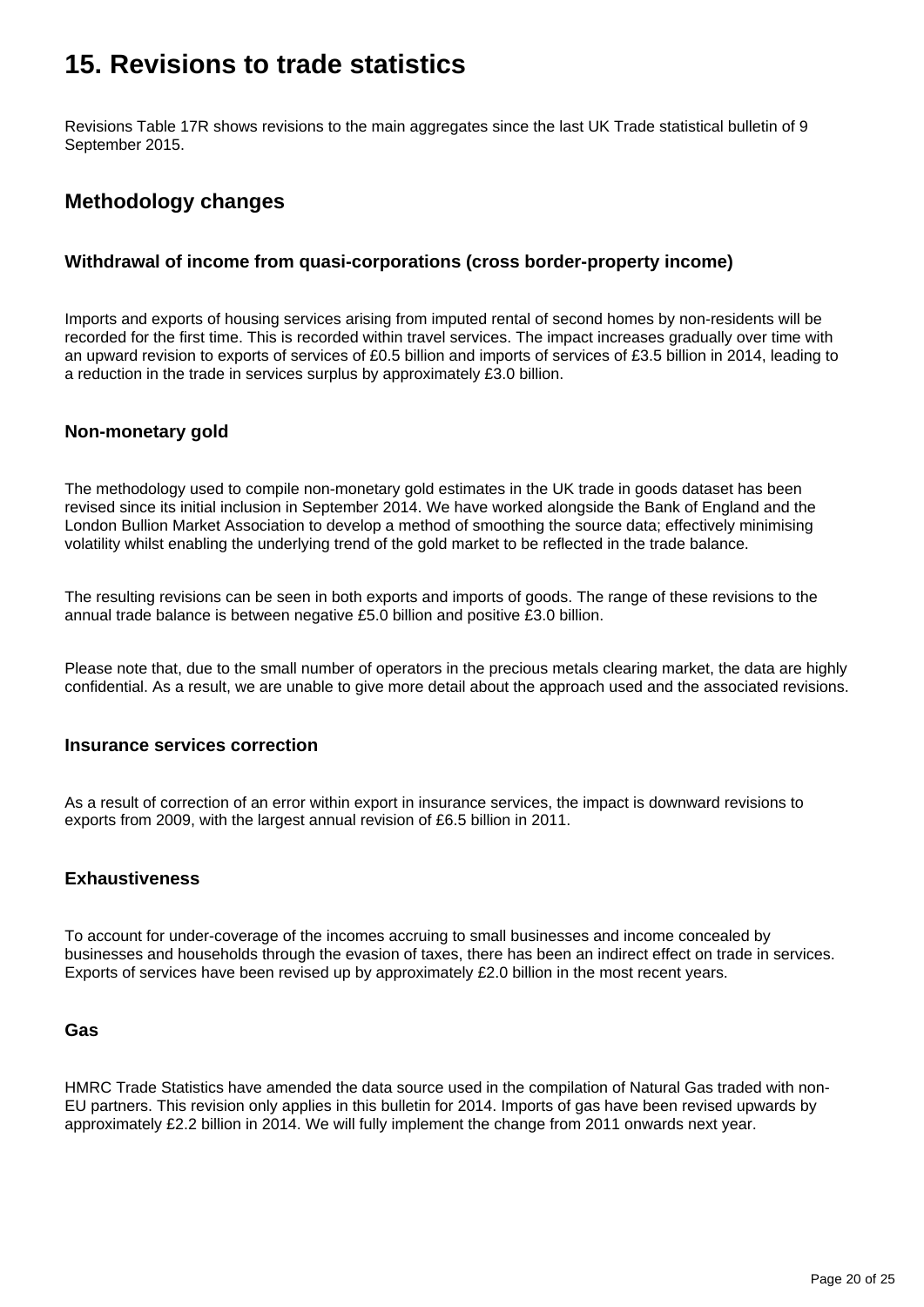

**Figure 9: Impact of revisions on total UK trade, quarter 1 (January to March) 2013 to quarter 2 (April to June) 2015**

#### **Source: Office for National Statistics**

**Notes:**

1. Q1 refers to quarter 1 (January to March), Q2 refers to quarter 2 (April to June), Q3 refers to quarter 3 (July to September), and Q4 refers to quarter 4 (October to December)

The impact of the above revisions can be seen in Figure 9.

### **Trade in goods revisions**

In this release, periods from January 1998 are open for revision.

The revisions to trade in goods from January 1998 reflect revised data from Her Majesty's Revenue and Customs and other data suppliers, revised estimates of trading associated with VAT MTIC fraud, later survey data on trade prices and a re-assessment of seasonal factors.

### **Trade in services revisions**

In this release, periods from January 1997 are open for revision.

Revisions for January 2011 onwards for trade in services also include various updated survey estimates and in some cases replacing forecasts.

[National accounts revision policy \(41.6 Kb Pdf\)](http://www.ons.gov.uk/ons/guide-method/revisions/revisions-policies-by-theme/economy/national-accounts-revisions-policy.pdf?format=contrast) can be found on our website.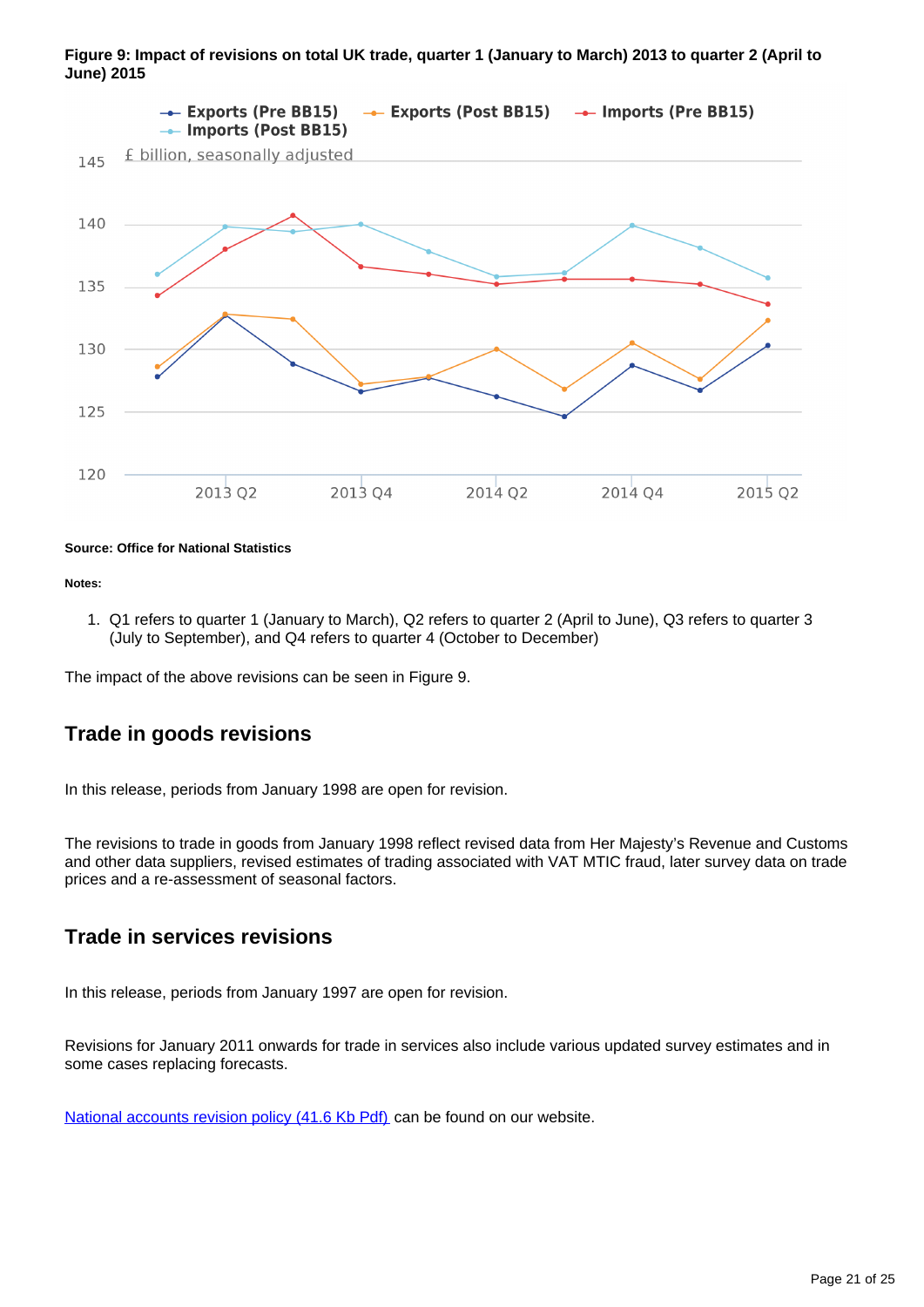# <span id="page-21-0"></span>**16. Accuracy of the statistics**

**Accuracy**: Trade in goods figures for the most recent months are provisional and subject to revision in the light of:

- late trader data, revisions to trade prices and revised estimates of trading associated with VAT MTIC fraud
- revisions to seasonal adjustment factors which are re-estimated every month.

Trade in services estimates have been derived from a number of monthly and quarterly sources. For components where no monthly data are available, estimates have been derived on the basis of recent trends. The results should be used with appropriate caution, as they are likely to be less reliable than those for trade in goods.

**Reliability**: Revisions to data provide one indication of its reliability. Table 8 shows summary information on the size and direction of the revisions that have been made to the data covering a 5-year period. A statistical test has been applied to the average revision to find out if it is statistically significantly different from zero. An asterisk (\*) shows that the test is significant.

### **Table 6: Revisions analysis, UK trade, August 2015**

|  |  | £ million |
|--|--|-----------|
|  |  |           |

|                               | Value in<br>latest period | Revisions between first publication and estimates 12 months later |                                                                                     |  |  |
|-------------------------------|---------------------------|-------------------------------------------------------------------|-------------------------------------------------------------------------------------|--|--|
|                               |                           | Average over the last 5<br>years (mean revision)                  | Average over the last 5 years without regard to<br>sign (average absolute revision) |  |  |
| Total trade<br>exports (IKBH) | 42,287                    | 854                                                               | 945*                                                                                |  |  |
| Total trade<br>imports (IKBI) | 45,555                    | 588                                                               | 724                                                                                 |  |  |
| Total trade<br>balance (IKBJ) | 3,268                     | 249                                                               | 687                                                                                 |  |  |

# <span id="page-21-1"></span>**17. Other quality information**

### **UK trade re-assessment**

The UK Statistics Authority [suspended the National Statistics designation of UK trade](http://www.statisticsauthority.gov.uk/reports---correspondence/correspondence/letter-from-sir-andrew-dilnot-to-john-pullinger-141114.pdf) on 14 November 2014. The Authority's [re-assessment of UK Trade](http://www.statisticsauthority.gov.uk/assessment/assessment/assessment-reports/index.html) against the Code of Practice for Official Statistics has been completed.

One of the recommendations of the re-assessment was to consult with users on the use of UK Trade statistics. The results of this user engagement survey can be found on our website.

## **HMRC methodology change for gas and revisions to past years**

HMRC Trade Statistics are [amending the mechanism for the data source used in the compilation of Natural Gas](http://www.ons.gov.uk/ons/rel/uktrade/uk-trade/may-2015/information-note--hmrc-methodology-changes-and-revisions-to-gas.html?format=contrast)  [traded with non-EU partners.](http://www.ons.gov.uk/ons/rel/uktrade/uk-trade/may-2015/information-note--hmrc-methodology-changes-and-revisions-to-gas.html?format=contrast) We will implement these revisions in a phased approach. More details can be found on our website.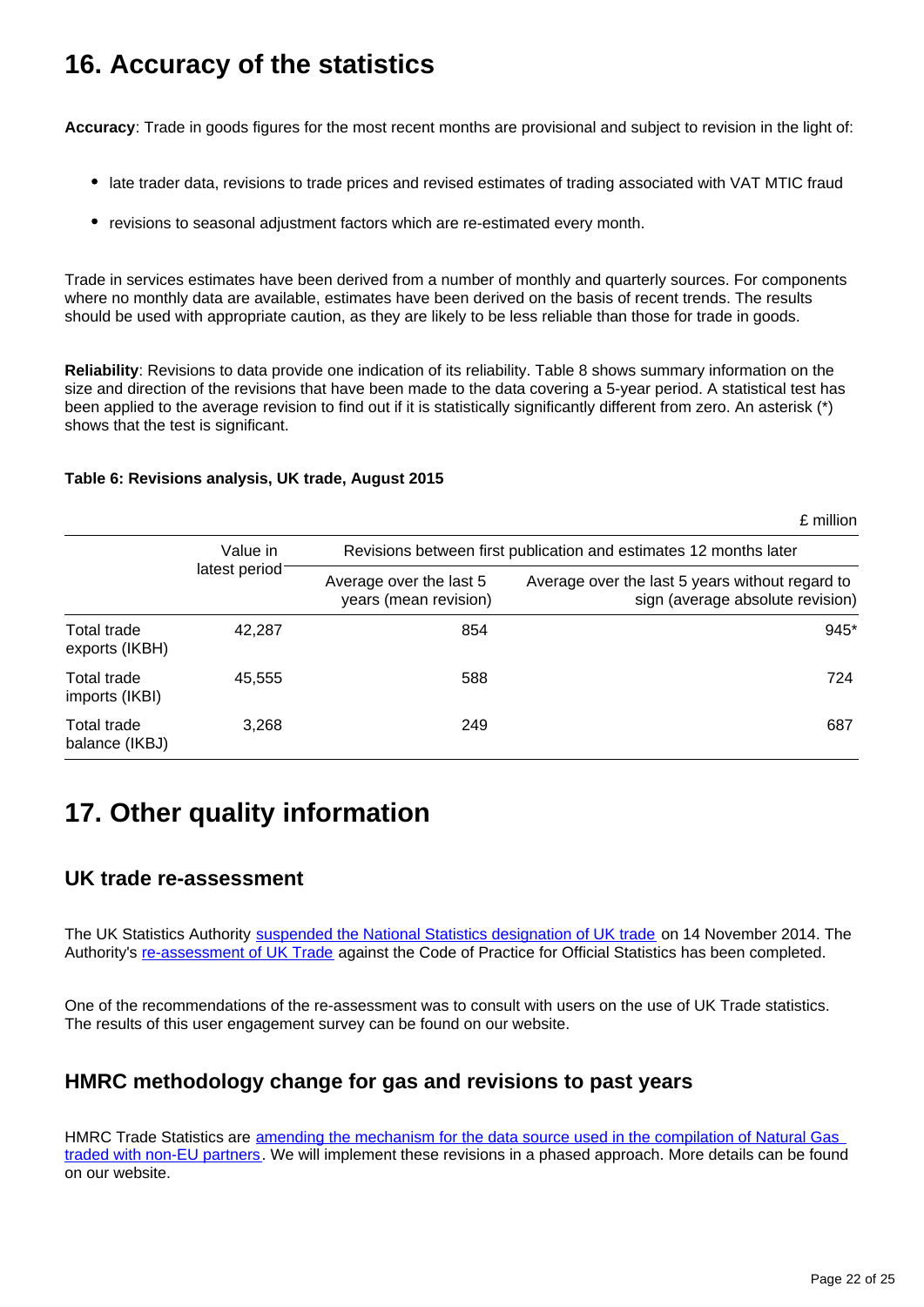## **EMU enlargement**

As of 1 January 2015, Lithuania joined the European Monetary Union (EMU). Therefore the EMU totals in this UK Trade release include Lithuania.

### **EMU coverage**

The coverage of EMU countries was extended to cover Cyprus and Malta from August 2008, Slovakia from January 2009, Estonia from January 2011, Latvia from January 2014 and Lithuania from January 2015. Some EU and non-EU breakdowns of commodity data for chained volume measures which are available on request may be less reliable than the current price data. Please consult Katherine Kent on +44 (0)1633 455829 if you are considering using them.

Data have been combined for the United States and Puerto Rico and for Dubai, Abu Dhabi and Sharjah (the United Arab Emirates) from January 2009 onwards. Estimates are separately available for the United States and Dubai up to the end of 2008 on request.

## **Erratics**

Non-monetary gold is now included in the erratics series; along with ships, aircraft, precious stones and silver. In compliance with the BPM6 changes, non-monetary gold which is held as a store of wealth is now recorded within trade in goods.

## **Deflation**

It is common for the value of a group of financial transactions to be measured in several time periods. The values measured will include both the change in the volume sold and the effect of the change of prices over that year. Deflation is the process whereby the effect of price change is removed from a set of values.

Chain-linked indices (chained volume measures), which are indexed to form the volume series in this bulletin, differ from fixed base indices in that the growth from one year to the next is estimated by weighting the components using the contribution to value of trade in the immediately preceding year (effectively re-basing every year). This series of annually re-weighted annual growths is then "chain-linked" to produce a continuous series.

The implied price deflators, derived by comparing current price data to chained volume measures data are not the same as the price indices published in this statistical bulletin, because the former are current weighted while the latter are base (2012) weighted.

Changes in trade associated with VAT MTIC fraud mean that comparisons of volume and prices (both including and excluding trade associated with VAT MTIC fraud) should be treated with a great deal of caution.

## **Interpreting the data**

In months where quarterly and 3-monthly ending percentage changes for index data coincide, there may be small differences between the data for methodological reasons. Quarterly data are the indexed form of an underlying constant price (for volume indices) or consistent quantity (for price indices) series. 3-month ending data are the average of the index data in that period.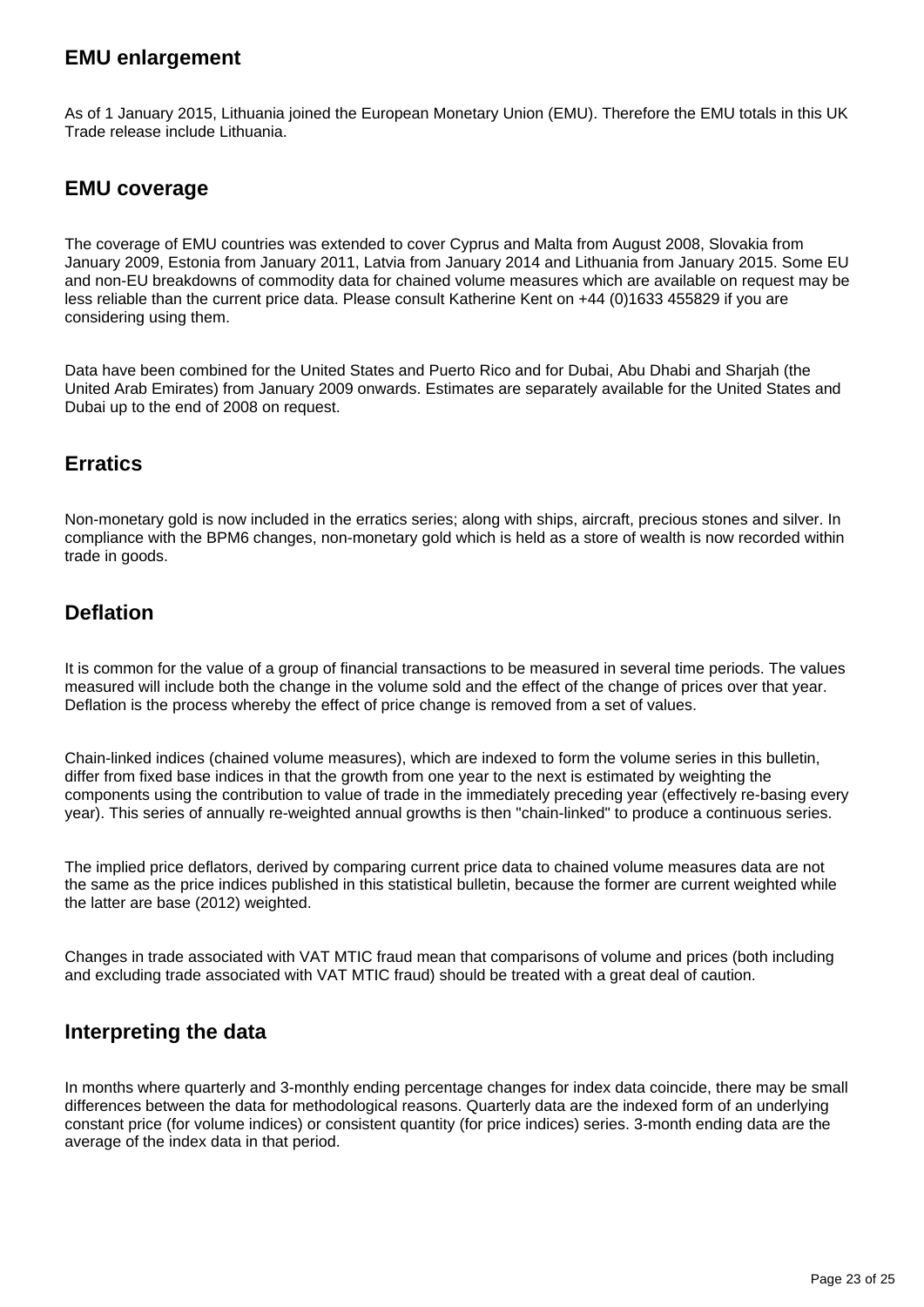## **Seasonal adjustment**

Seasonal adjustment aims to remove effects associated with the time of the year or the arrangement of the calendar so that movements within a time series may be more easily interpreted.

# <span id="page-23-0"></span>**18. Records sheet**

The [UK trade record information for August 2015 \(35.5 Kb Excel sheet\)](http://www.ons.gov.uk/ons/rel/uktrade/uk-trade/august-2015/rft-records-sheet.xls?format=contrast) can be accessed on our website.

# <span id="page-23-1"></span>**19. Background notes**

1. **This month's release**

**Consistency with Quarterly National Accounts, Blue Book 2015 and Pink Book 2015**

The data published in this Statistical Bulletin are consistent with the [Quarterly National Accounts \(quarter 2](http://www.ons.gov.uk/ons/rel/naa2/quarterly-national-accounts/q2-2015/qna-stb.html?format=contrast)  [\(April to June\) 2015\)](http://www.ons.gov.uk/ons/rel/naa2/quarterly-national-accounts/q2-2015/qna-stb.html?format=contrast) published on 30 September 2015. As previously announced, the revision period for this publication is back to January 1998, in line with the open revisions period for the 2015 Blue Book and Pink Book.

Consistent with changes to Blue Book, the reference year has moved from 2011=100 to 2012=100 and the base year for chained volume measures form 2011 to 2012.

Articles on the [content of the 2015 Blue Book and the associated publication dates](http://www.ons.gov.uk/ons/rel/naa1-rd/national-accounts-articles/index.html?format=contrast) can be found on our website.

#### **Ongoing improvements**

As part of our ongoing improvements, changes have been made to improve this release (including commentary on the value of goods section has been expanded) and its associated commentary. We have added a section on "where to find more information about UK trade statistics" which includes the launch of our UK trade page. We would welcome any feedback you might have on the improvements. To provide feedback on the bulletin please contact us via email trade.in.goods@ons.gsi.gov.uk.

### **MTIC Table**

As announced in the [July 2015 UK trade release](http://www.ons.gov.uk/ons/rel/uktrade/uk-trade/july-2015/index.html?format=contrast), we have removed the series from Table 13. This table showed trade in goods excluding adjustments associated with MTIC fraud. The impact of MTIC fraud on the UK trade is now minimal. Users can still access this series using our [time series data](http://www.ons.gov.uk/ons/rel/uktrade/uk-trade/august-2015/tsd-time-series-data--trade-in-goods-mrets--august-2015.html?format=contrast) website service.

#### 2. **Next month's release**

Next month's release will include a glossary of terminology used in the UK trade publication.

#### 3. **Special events**

An article outlining the **[ONS policy on special events](http://www.ons.gov.uk/ons/guide-method/method-quality/general-methodology/special-events-group/index.html?format=contrast)** is available on our website.

#### 4. **Code of Practice for Official Statistics**

National Statistics are produced to high professional standards set out in the Code of Practice for Official [Statistics](http://www.ons.gov.uk/ons/guide-method/the-national-statistics-standard/code-of-practice/index.html?format=contrast). They undergo regular quality assurance reviews to ensure that they meet customer needs. They are produced free from any political interference. © Crown copyright 2015.

### 5. **Summary quality report**

A [summary quality report \(91.3 Kb Pdf\)](http://www.ons.gov.uk/ons/guide-method/method-quality/quality/quality-information/economy/summary-quality-report-for-uk-trade.pdf?format=contrast) for this statistical bulletin and associated data can be found on our website.